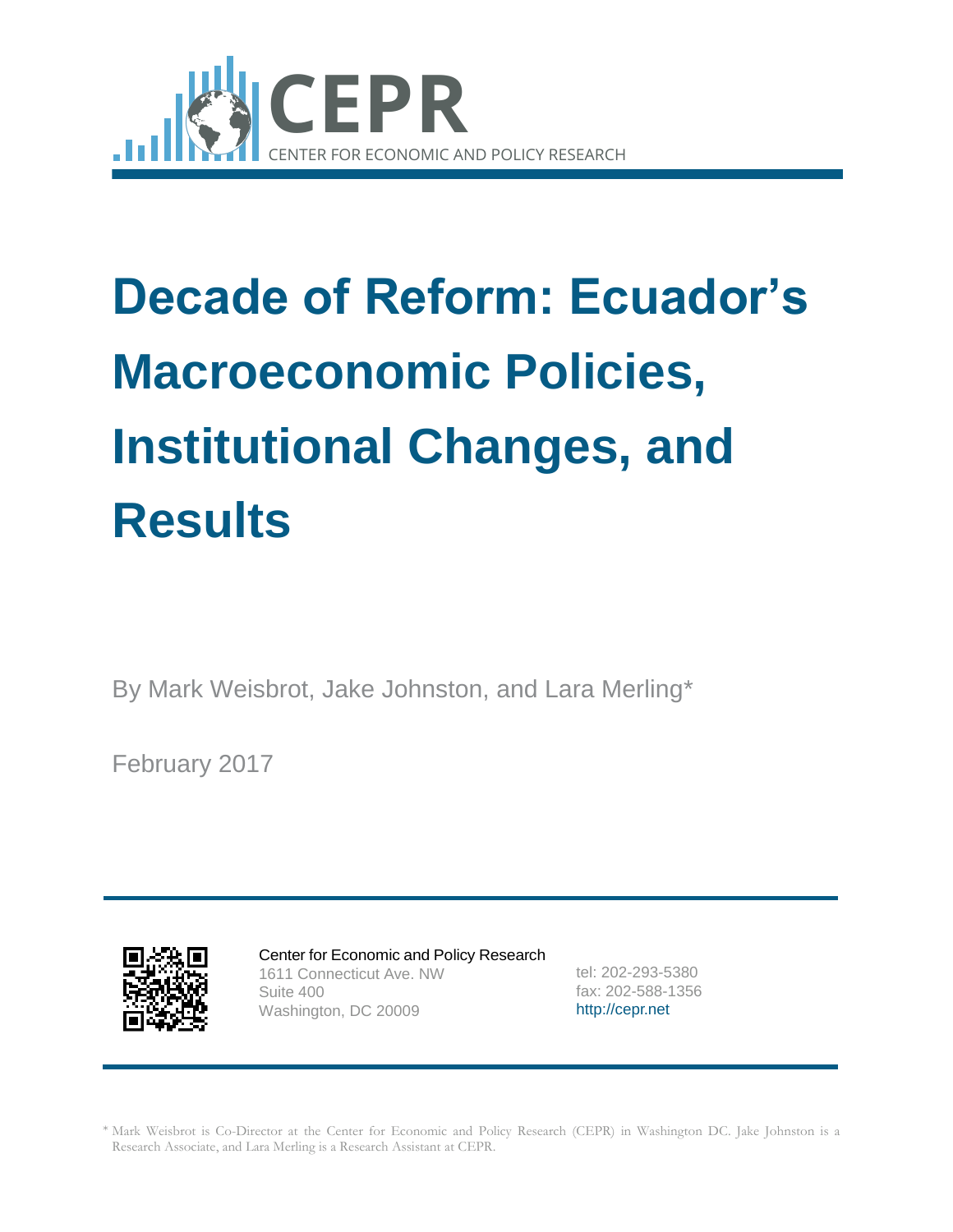# **Contents**

# **Acknowledgements**

The authors thank Rebecca Watts, Dan Beeton, Alexander Main, and Vitor Mello for helpful comments and editorial assistance.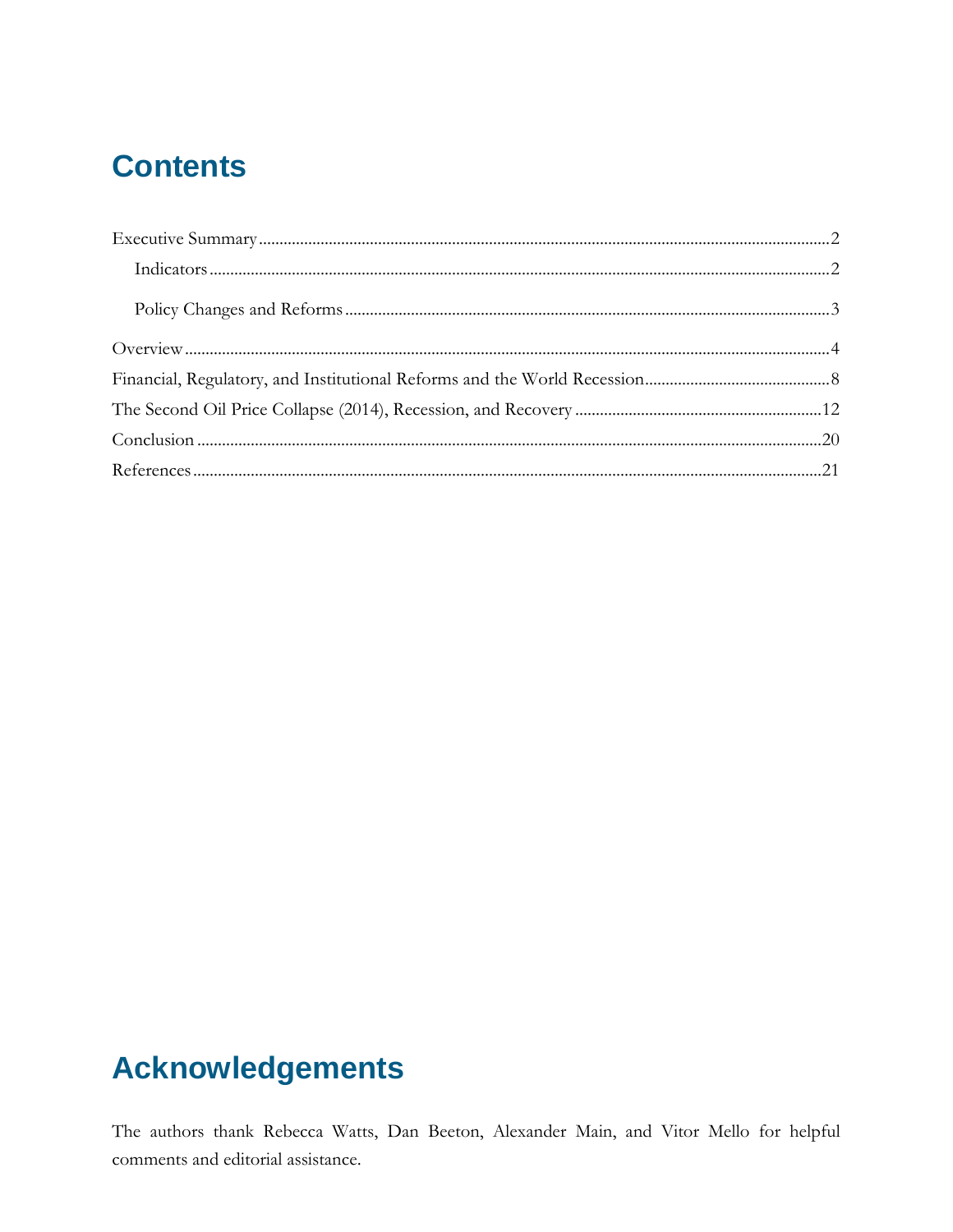# <span id="page-2-0"></span>**Executive Summary**

This paper looks at some of the institutional, policy, and regulatory changes enacted by the government of Ecuador, as well as overall economic and social indicators, over the decade since the Correa government took office.

Among the highlights:

#### <span id="page-2-1"></span>**Indicators**

- Annual per capita GDP growth during the past decade (2006–16) was 1.5 percent, as compared to 0.6 percent over the prior 26 years. This is a significant improvement, despite the fact that the economy was hit by major external economic shocks.
- The poverty rate declined by 38 percent, and extreme poverty by 47 percent. Much of the decline in poverty was a result of economic growth and employment, but some was also a result of government programs that helped poor people, such as the cash transfer program Bono de Desarollo Humano, which more than doubled in size as a percent of GDP.
- The reduction in poverty was many times larger than that of the previous decade.
- Inequality also fell substantially, as measured by the Gini coefficient (from 0.55 to 0.47), or by the ratio of the top 10 percent to the bottom 10 percent of the income distribution (from 36 to 25, as of 2012).
- The government doubled social spending, as a percentage of GDP, from 4.3 percent in 2006 to 8.6 percent in 2016. This included large increases in spending on education, health, and urban development and housing.
- There were significant gains in enrollment at various levels of education. Spending on higher education increased from 0.7 to 2.1 percent of GDP; this is the highest level of government spending on higher education in Latin America, and higher than the average of the OECD countries.
- Government expenditure on health services doubled as a percentage of GDP from 2006 to 2016.
- Public investment increased from 4 percent of GDP in 2006 to 14.8 percent in 2013, before falling to about 10 percent of GDP in 2016.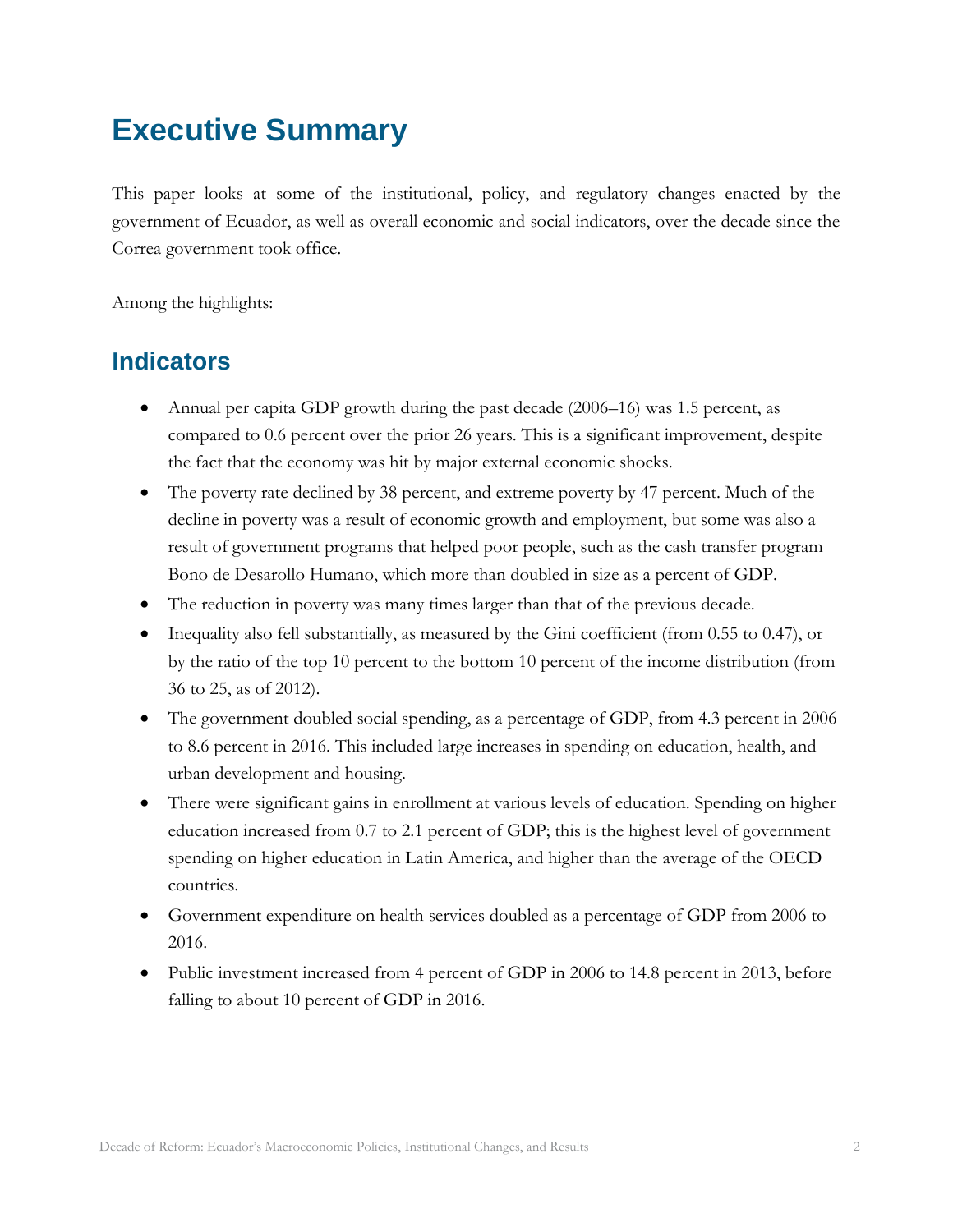#### <span id="page-3-0"></span>**Policy Changes and Reforms**

- The 2008 constitution reverses the mandate of the 1998 constitution that had made the Central Bank formally independent of the government, with its most important responsibility to ensure price stability. The Central Bank became part of the economic team of the executive branch.
- The government defaulted on \$3.2 billion, about one-third of its foreign debt, in December 2008 after an international commission found that it was illegally or illegitimately contracted.
- A domestic liquidity requirement for banks was established. This mandates that all banks hold 45 percent of their liquid assets domestically. This was increased to 60 percent in August 2012, and the actual amount of these reserves held domestically increased to more than 80 percent by 2015.
- A tax on capital leaving the country raised about \$1 billion annually in government revenue from 2012 to 2015.
- Government revenue increased from 27 percent of GDP in 2007 to a peak of 44 percent in 2012, before falling to 30 percent in 2016.
- A fiscal stimulus of 5 percent of GDP was enacted in 2009, to help minimize damage from the world recession, and a collapse in oil prices and remittances.
- The "solidarity-based" part of the financial sector cooperatives, credit unions, savings and loan associations, and other member-based organizations — expanded from 8.3 percent of total credit in 2008 to 13.6 percent in 2016.
- From 2011 to 2016, \$6.8 billion of quantitative easing (QE) was used to ease a credit crunch, government spending, and loans from state-owned banks.
- Central bank credit to the government (as a part of QE) increased to 2.4 percent of GDP in 2016, as part of an effort to combat recession.
- The primary budget deficit increased from \$3.4 billion to \$4.3 billion, from 2013 to 2014. It then decreased to \$3.7 billion in 2015, before rising to \$6.1 billion (about 6 percent of GDP) in 2016.
- In March 2015, the government adopted a temporary balance of payments safeguard, under WTO rules, in response to the collapse of oil prices and the appreciation of the US dollar. This move enabled Ecuador to impose tariffs on a range of imports.
- A reduction of imports as a result of tariffs adopted under the balance of payments safeguard provided a stimulus of about 7.6 percent of GDP, thus counteracting spending cuts.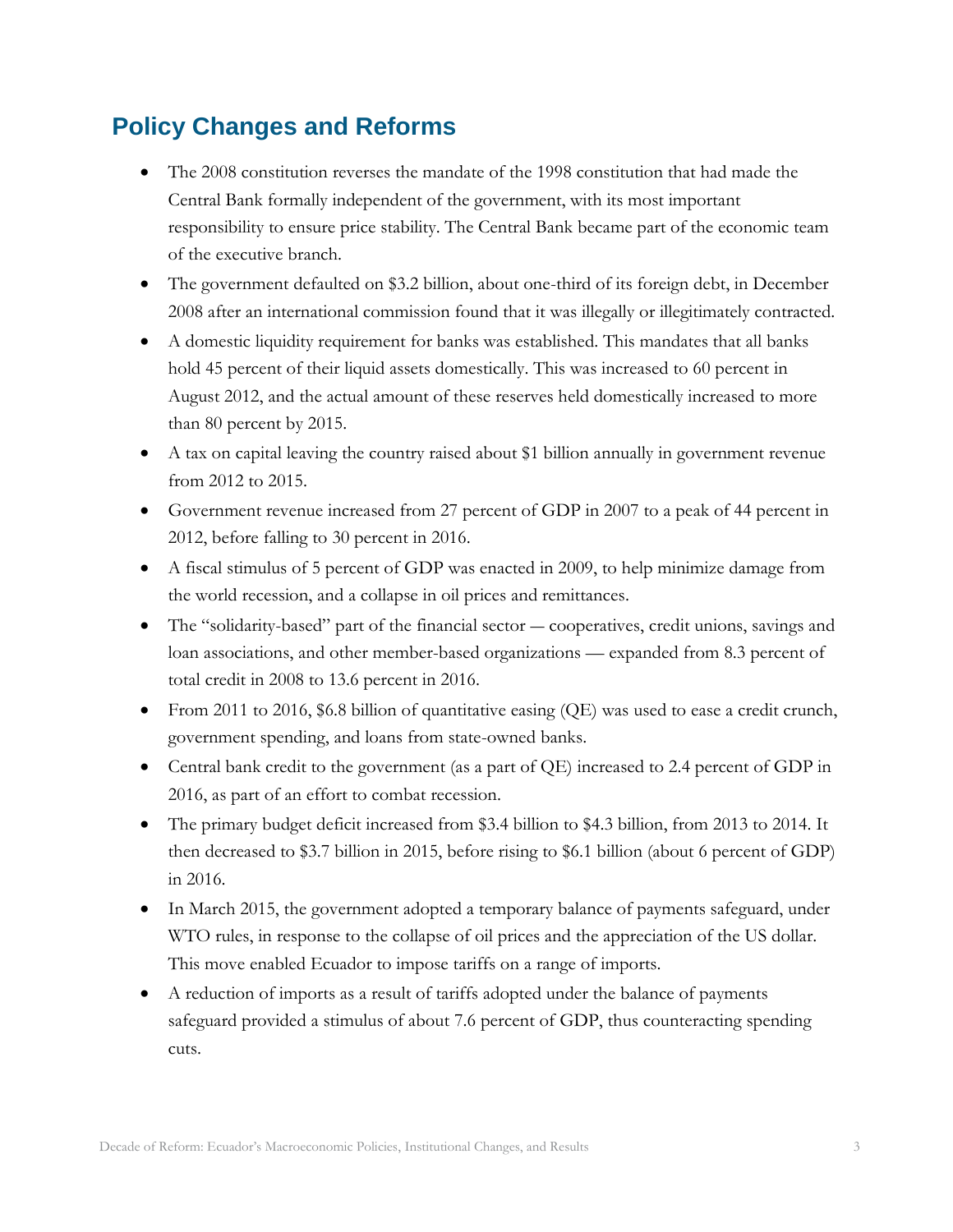### <span id="page-4-0"></span>**Overview**

Rafael Correa was elected president of Ecuador in 2006 and took office in January 2007, 10 years ago. His presidency, and the political ascendancy of the Alianza PAIS movement, ushered in a new era in Ecuador's economic history, which included sweeping financial and regulatory reforms, changes in macroeconomic policy, and increased social spending and public investment. Despite some turbulence and the harsh economic shocks associated with the 2008–09 world financial crisis and recession, and then a second oil price collapse beginning in 2014 (oil revenues have accounted for over half of the country's export earnings), the government achieved unprecedented political stability. In the decade prior, by contrast, the country had eight presidents.

This paper looks briefly at some of the results of Ecuador's economic reforms, policy, and institutional changes over the past decade.



**Figure 1** shows the average annual rate of GDP growth per capita during the past decade, as compared to its growth from 1980–2006. As can be seen, per capita growth from 2006 to 2016 was 1.5 percent, as compared to 0.6 percent over the previous period. This is modest but reasonable growth for a developing country, but as discussed below, the economy was hit by two severe negative external shocks during the past decade. So the improvement is significant, and played an important role in enabling some of the positive social changes that took place.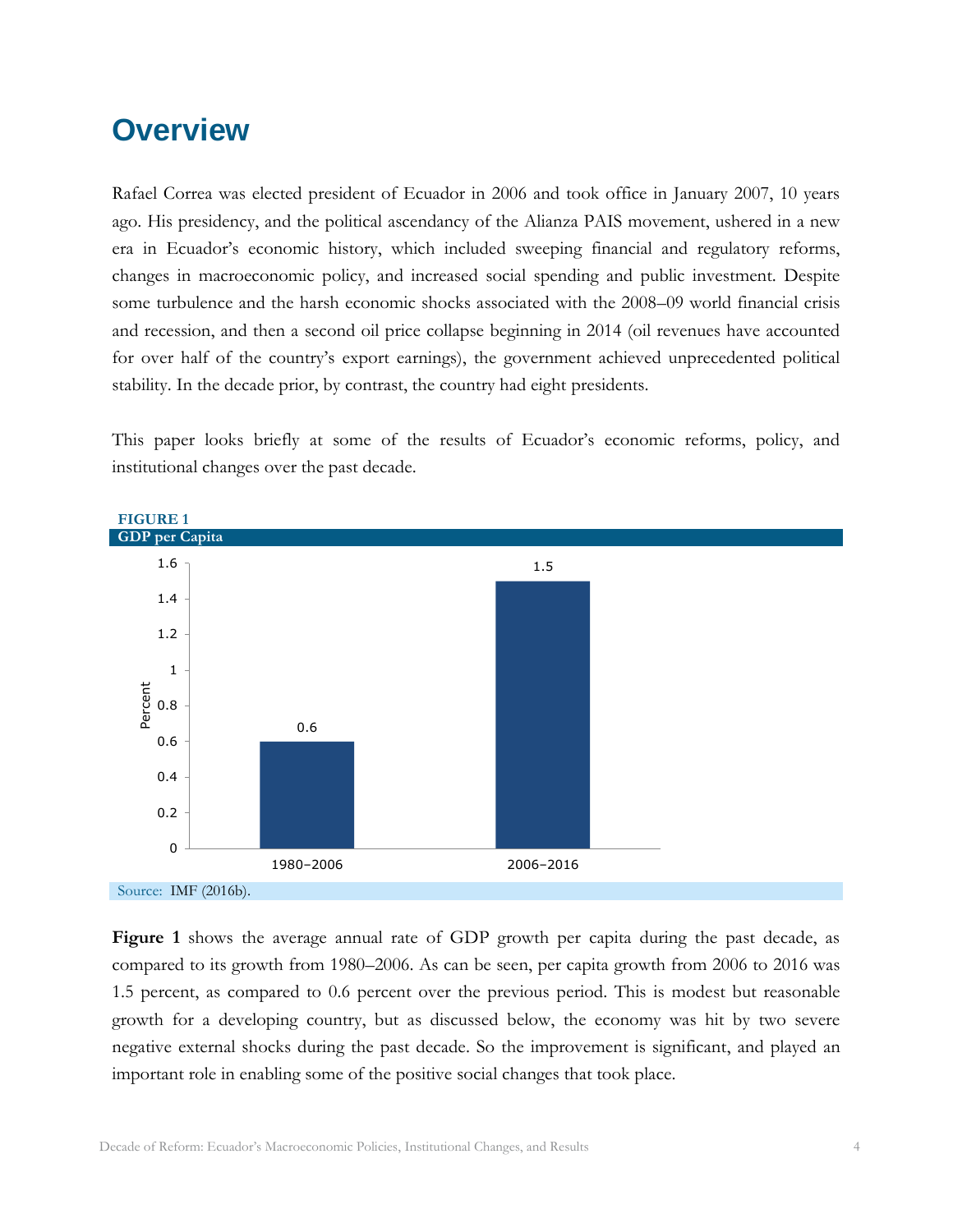

**Figure 2** shows the poverty and extreme poverty rates for Ecuador from 2007 to 2016, measured by income. Poverty declined by 38 percent, from 36.7 to 22.9 percent, and extreme poverty from 16.5 to 8.7 percent, a 47 percent decline. Much of the decline in poverty was a result of economic growth and employment, but some also resulted from government programs that helped poor people, such as the cash transfer program Bono de Desarollo Humano*,* which more than doubled in size as a percent of GDP.<sup>1</sup>

Though the available data is not as recently updated, a historical comparison can be made using poverty measured by consumption. From 1995 to 2006, poverty fell by just 2.7 percent. From 2006, when Correa was elected, until 2014, poverty fell by more than 32 percent.<sup>2</sup>

Inequality also decreased considerably during the decade. The Gini coefficient (based on income) fell from 0.55 to 0.47, from 2007 to 2016;<sup>3</sup> — a sizable reduction in overall inequality. From 2006 to 2012 (latest data available), the ratio of the income share of the top 10 percent to the poorest 10 percent fell from 36 to 25.<sup>4</sup> Again, a historical comparison can be made by looking at inequality as measured by consumption. From 1995 to 2006, the Gini increased by more than 7 percent, while it fell by more than 10 percent from 2006 to  $2014$ <sup>5</sup>

<sup>1</sup> Economic Commission for Latin America (2016).

<sup>2</sup> Instituto Nacional de Estadística y Censos (INEC) (Various years), "Encuesta de Condiciones de Vida (ECV)."

<sup>3</sup> Ibid., "VDatos. Desigualdad."

<sup>4</sup> Ray and Kozameh (2012).

<sup>5</sup> INEC (Various years), "ECV."

Decade of Reform: Ecuador's Macroeconomic Policies, Institutional Changes, and Results 5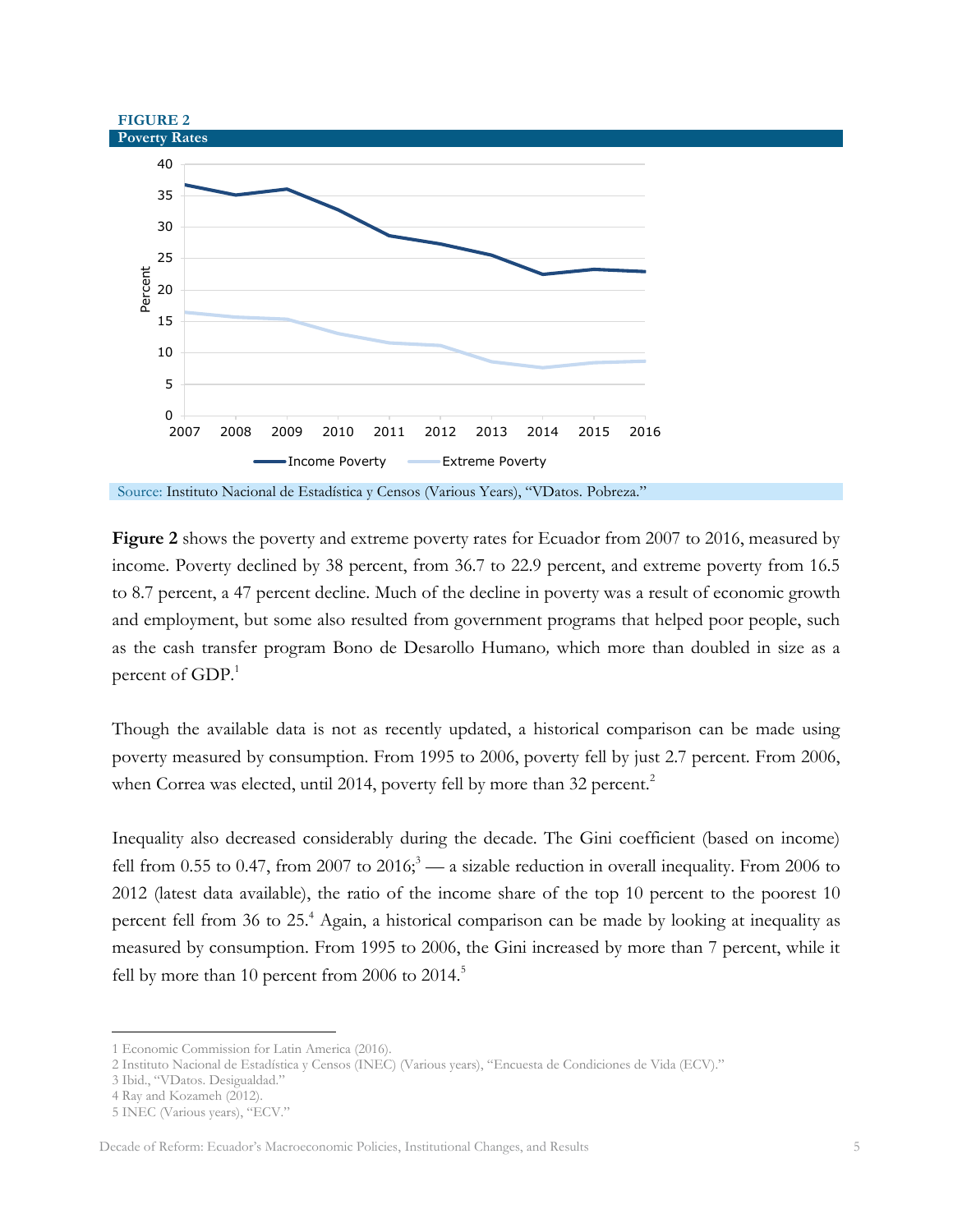The minimum wage was increased by 48 percent in real (inflation-adjusted) terms between 2007 and 2016.<sup>6</sup> This also contributed to the reduction in income inequality. Unemployment and underemployment moved cyclically, with unemployment averaging 4.9 percent for the years 2007– 2016. 7



#### **FIGURE 3**

The government doubled social spending, as a percentage of GDP, from 4.3 percent in 2006, to 8.6 percent in 2016. As can be seen in **Figure 3**, there were large increases in spending on education, health, and urban development and housing.

 $\overline{a}$ 6 Banco Central del Ecuador (BCE) (2017).

<sup>7</sup> INEC (Various years), "VDatos. Indicadores Laborales."

Decade of Reform: Ecuador's Macroeconomic Policies, Institutional Changes, and Results 6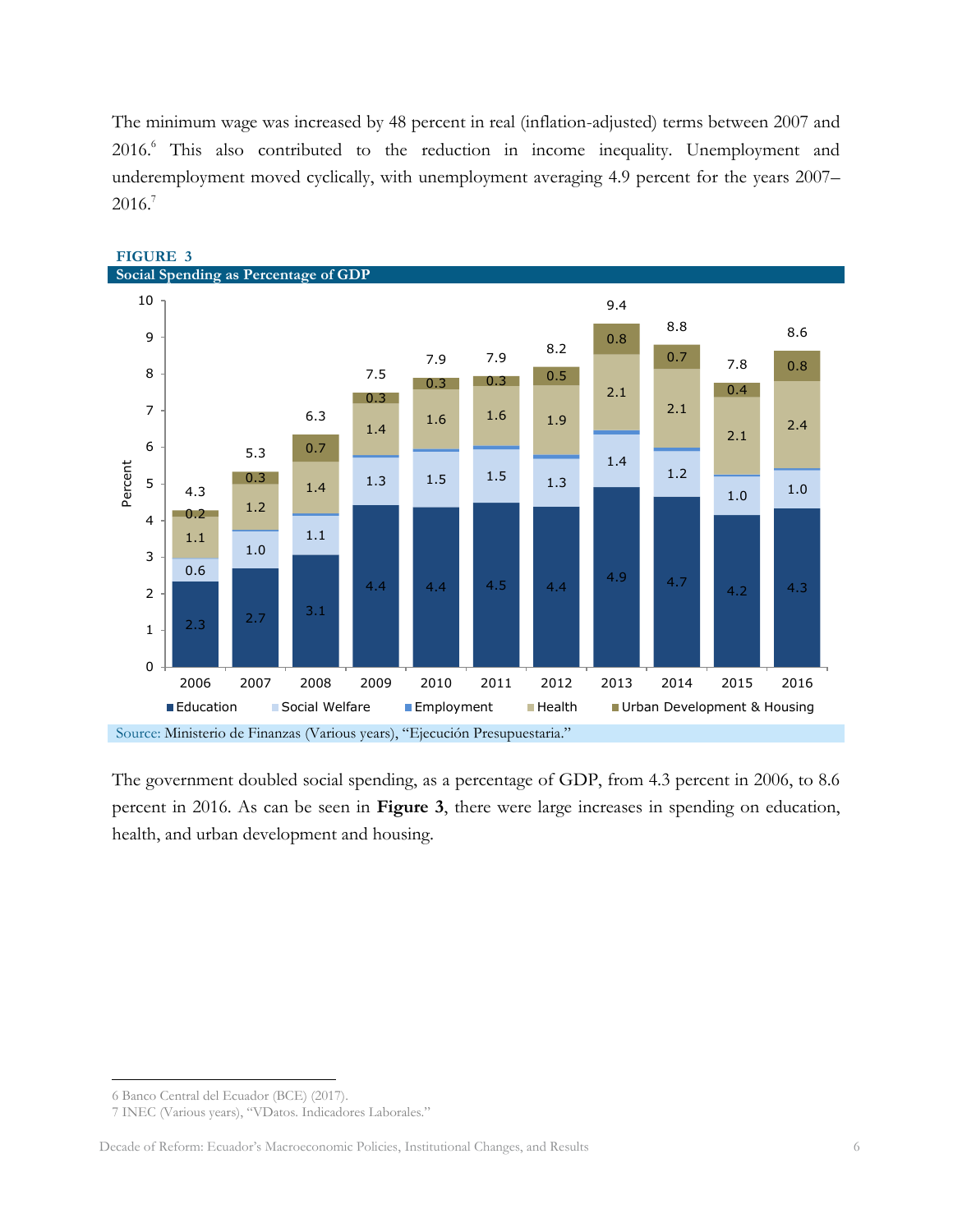



As can be seen in **Figure 4**, there were significant gains at various levels of education. From 2006 to 2014, the net enrollment rate for those aged 15–17 increased from 48.3 to 64.7 percent; secondary school level enrollment overall (ages 12–17) increased from 65.9 to 81 percent. The lower grades (basic and primary), starting from much higher levels of enrollment, did not gain as much.

Spending on higher education increased from 0.7 to 2.1 percent of GDP,<sup>8</sup> this is the highest level of government spending on higher education in Latin America, and higher than the average of the OECD countries.<sup>9</sup> The push to increase higher education is part of the government's overall development and industrial strategy, so as to move up the development ladder to higher value-added areas of production, including technology-intensive areas. The government also provided scholarships for students to attend universities overseas.<sup>10</sup> In response to provisions in Ecuador's new constitution, tuition was made free in 2009, and that same year affirmative action programs were established for Afro-Ecuadorian and indigenous students to enroll in higher education. The government also closed down 17 private universities that did not meet minimal standards, and increased the proportion of professors in the university system with PhDs.

Government expenditure on health services doubled as a percentage of GDP from 2006 to 2016. The number of available hospital beds increased by 23.5 percent from 2006 to 2014, while the number of patients being treated at public hospitals increased by 40 percent.<sup>11</sup> Public investment also

 $\overline{a}$ 8 Secretaría de Educación Superior, Ciencia, Tecnología e Innovación (SENESCYT) (2015); Ibid. (2016).

<sup>9</sup> Organisation for Economic Co-operation and Development (OECD) (2013).

<sup>10</sup> Associated Press (2012).

<sup>11</sup> INEC (Various years), "VDatos. Salud."

Decade of Reform: Ecuador's Macroeconomic Policies, Institutional Changes, and Results 7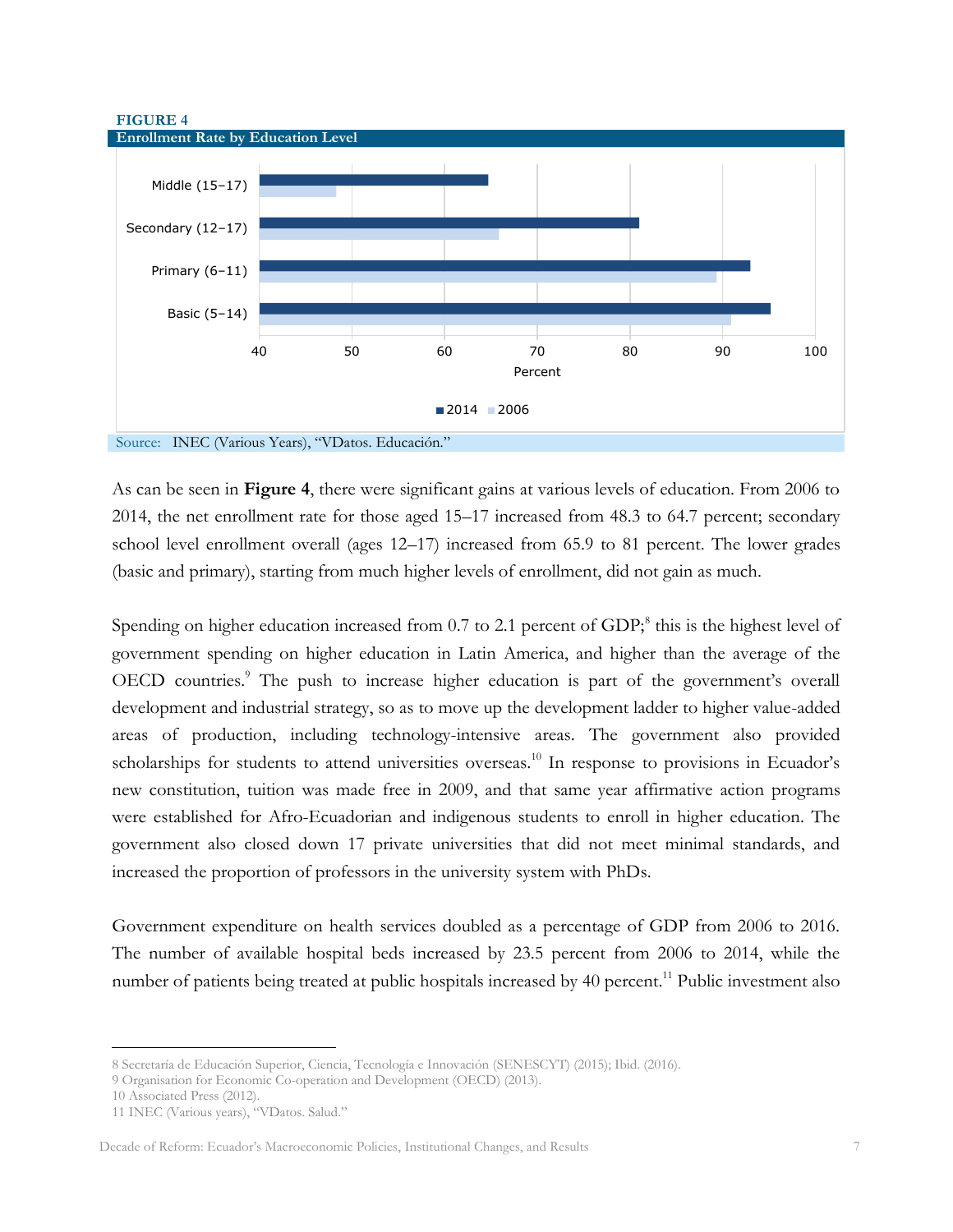increased from 4 percent of GDP in 2006 to 14.8 percent in 2013, before falling to about 10 percent of GDP in 2016.<sup>12</sup>

| TADLE I                                                    |                     |                         |  |  |  |  |  |  |  |
|------------------------------------------------------------|---------------------|-------------------------|--|--|--|--|--|--|--|
| Sector Contributions to GDP Growth: 2007-2015              |                     |                         |  |  |  |  |  |  |  |
| Sector                                                     | <b>Total Growth</b> | Percent of Total Growth |  |  |  |  |  |  |  |
| Construction                                               | 5.9                 | $14.4\%$                |  |  |  |  |  |  |  |
| Teaching, Social Services, and Health                      | 4.7                 | $11.3\%$                |  |  |  |  |  |  |  |
| Manufacturing (except petroleum)                           | 4.6                 | $11.2\%$                |  |  |  |  |  |  |  |
| Public Administration, Defense,                            |                     |                         |  |  |  |  |  |  |  |
| Social Security                                            | 3.8                 | $9.2\%$                 |  |  |  |  |  |  |  |
| Commerce                                                   | 3.6                 | $8.7\%$                 |  |  |  |  |  |  |  |
| Transportation                                             | 3.1                 | $7.5\%$                 |  |  |  |  |  |  |  |
| Agriculture                                                | 2.7                 | $6.5\%$                 |  |  |  |  |  |  |  |
| Petroleum and Mining                                       | 0.6                 | $1.4\%$                 |  |  |  |  |  |  |  |
| Petroleum Refining                                         | $-0.8$              | $-2.0\%$                |  |  |  |  |  |  |  |
| Total                                                      | 41.2                |                         |  |  |  |  |  |  |  |
| Source and notes: Authors' calculations using BCE (2016a). |                     |                         |  |  |  |  |  |  |  |

**Table 1** shows the contributions to GDP growth of various sectors over the past decade. Construction is first, with 5.9 percentage points, which reflects the government's efforts to increase credit for housing. But what is most striking is that in second place, with 4.7 percentage points, is "teaching, social services and health services." This reflects the government's large expansion of social spending, and of the education and health sectors in particular. Manufacturing (not including petroleum refining) is very close behind, followed by public administration, commerce, transport, and communications. There is little contribution from oil or mining (just 0.59 percent), and a negative contribution from oil refining. This shows that Ecuador's growth during the decade was not a result of production of oil or minerals *per se.* Rather, the government's increased capture of revenue from these activities, and spending it on public goods and services, made a major contribution to growth. This should be emphasized because it is widely misunderstood.

# <span id="page-8-0"></span>**Financial, Regulatory, and Institutional Reforms and the World Recession**

The Correa government instituted a whole set of financial and institutional reforms designed to regulate the financial sector and allow the government to play a larger and more coherent role in maintaining economic stability; avoiding financial crises; and promoting growth, development, and economic equality.<sup>13</sup> These reforms were especially important for Ecuador because it had adopted

 $\overline{a}$ 

**TABLE 1**

<sup>12</sup> BCE (2016b).

<sup>13</sup> See Weisbrot et al. (2013) for more detail on these reforms.

Decade of Reform: Ecuador's Macroeconomic Policies, Institutional Changes, and Results 8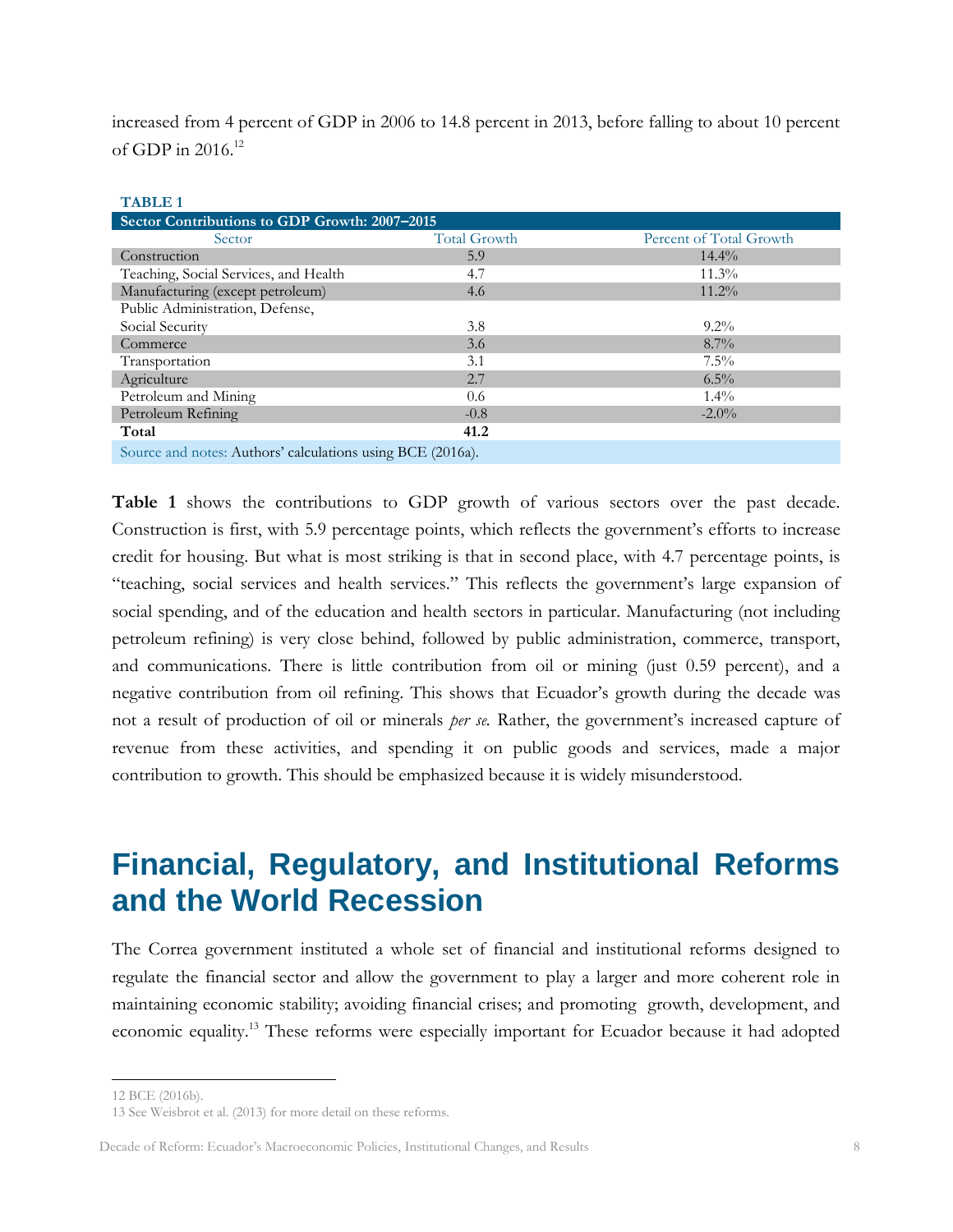the dollar as its national currency in 2000. Without its own national currency, the government was handicapped in its ability to use the most important macroeconomic policies to stabilize the economy. It could not use exchange rate policy, for example; and its ability to increase the money supply was also limited, although as we will see below, not so completely as was originally thought. For the same reason, the Central Bank was limited in its ability to act as lender of last resort to the financial system. And the government had to take special care with the balance of payments and reserves, since net capital outflows would also reduce the domestic money supply.

In September of 2008, a new constitution was approved in a referendum, with 64 percent of voters in favor. One of the most important things that it did was to reverse the mandate of the 1998 constitution that had made the Central Bank formally independent of the government, with its most important responsibility to ensure price stability. A law passed in 2009 then created a new selection process for members of the Central Bank's board of directors. The end result was that the Central Bank became part of the economic team of the executive branch, with its board composed of ministers who dealt with economic policy: the secretary of national planning; the ministers of production, economic policy, and finance; and representatives of public financial institutions, and of the presidency. This would prove to be important in a number of ways in the years ahead.

Another very important reform was the establishment of a domestic liquidity requirement for banks, which was introduced in May of 2009, in the midst of the world recession. This mandated that all banks hold 45 percent of their liquid assets domestically, which was increased to 60 percent in August 2012, and the actual amount these reserves held domestically increased to more than 80 percent by 2015.<sup>14</sup> This helped bring billions of dollars back into the country; and the government also required the Central Bank itself to repatriate about \$2 billion of reserves held abroad, from 2009 to 2012.

<sup>14</sup> BCE (2015).

Decade of Reform: Ecuador's Macroeconomic Policies, Institutional Changes, and Results 9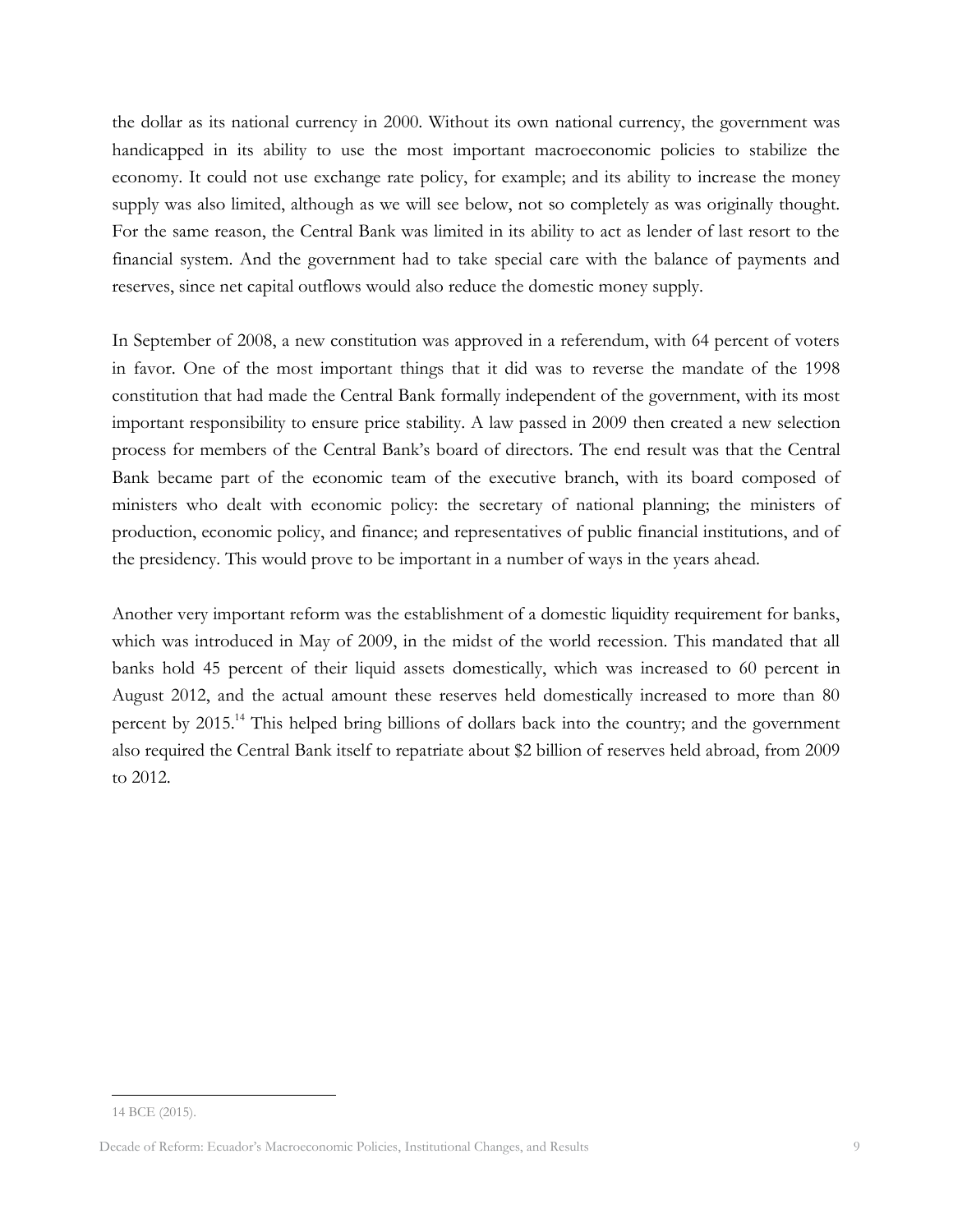| <b>TABLE 2</b>                             |      |      |        |        |        |        |        |        |        |         |
|--------------------------------------------|------|------|--------|--------|--------|--------|--------|--------|--------|---------|
| <b>Government Finance (Percent of GDP)</b> |      |      |        |        |        |        |        |        |        |         |
|                                            | 2007 | 2008 | 2009   | 2010   | 2011   | 2012   | 2013   | 2014   | 2015   | $2016*$ |
| Total<br>Revenue                           | 26.7 | 35.8 | 29.4   | 33.3   | 39.3   | 43.6   | 39.3   | 38.7   | 33.3   | 30.2    |
| Total<br>Spending                          | 24.1 | 35.2 | 33.0   | 34.7   | 39.5   | 44.6   | 43.9   | 43.9   | 38.3   | 37.9    |
| Current<br>Spending                        | 17.6 | 23.9 | 22.3   | 24.3   | 27.7   | 30.8   | 28.5   | 28.7   | 27.2   | 27.1    |
| Capital<br>Spending                        | 6.6  | 11.3 | 10.7   | 10.4   | 11.8   | 13.8   | 15.4   | 15.2   | 11.1   | 10.8    |
| Overall<br>Balance                         | 2.6  | 0.6  | $-3.6$ | $-1.4$ | $-0.1$ | $-1.0$ | $-4.6$ | $-5.3$ | $-5.0$ | $-7.8$  |
| Primary<br>Balance                         | 4.4  | 1.7  | $-3.0$ | $-0.8$ | 0.5    | $-0.2$ | $-3.6$ | $-4.3$ | $-3.7$ | $-6.1$  |

Source and notes: \*Estimate based on first 10 months. Does not sum due to estimation. BCE (2016b).

Another reform that also increased Ecuador's reserves and greatly increased tax revenue was a tax on capital leaving the country. This raised about \$1 billion annually in government revenue from 2012 to 2015.<sup>15</sup> This tax contributed to the increase in government revenue from 27 percent of GDP in 2007 to a peak of 44 percent in 2012 (see **Table 2**). The government was able to double social spending, as shown above.



<sup>15</sup> Servicio de Rentas Internas (No date).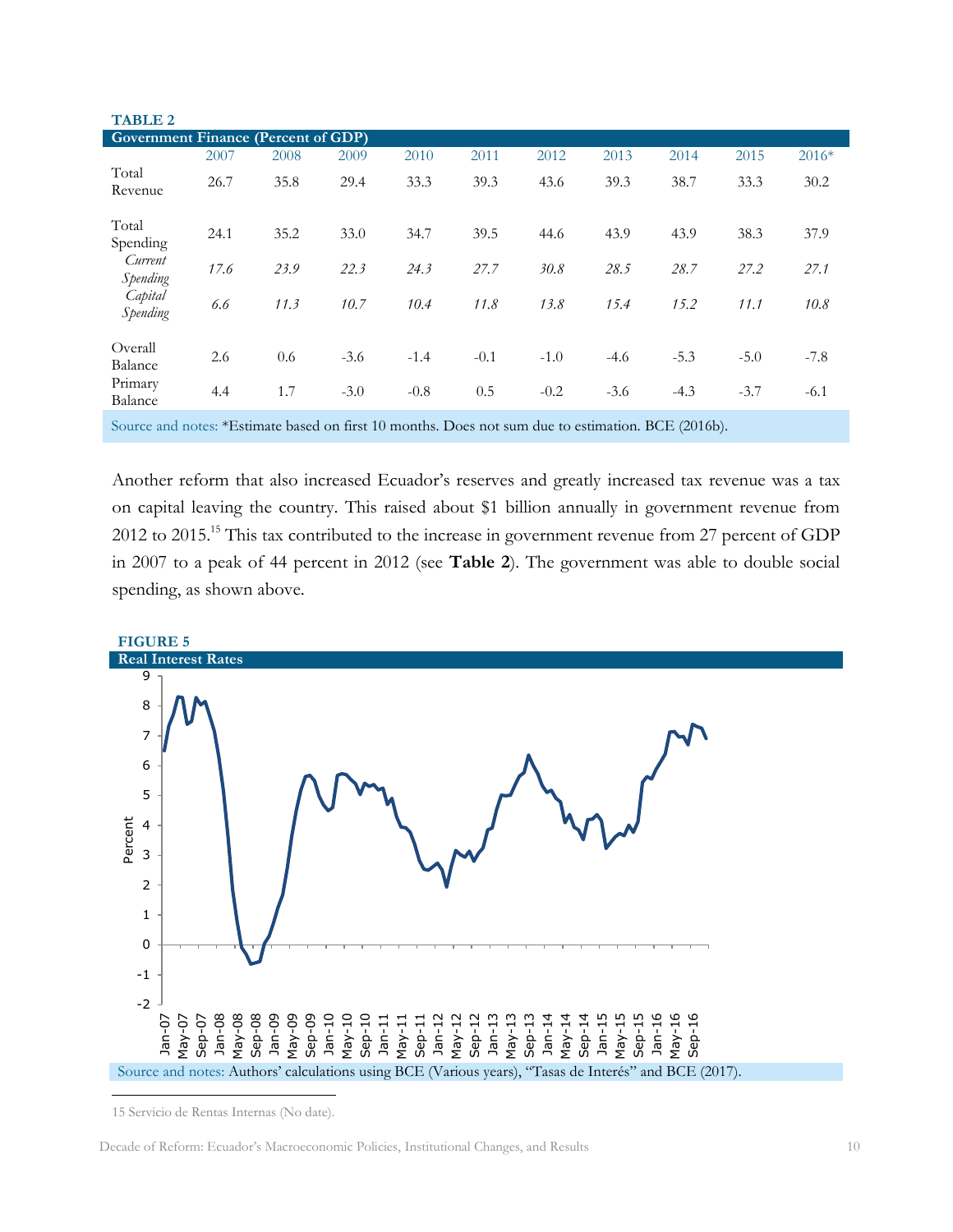The regulatory reforms and control over the Central Bank also helped the government achieve its goal of regulating interest rates. As can be seen in **Figure 5**, real interest rates fell from a high of 8.3 percent in April 2007 to an average of 3.9 percent from August 2008 to September 2014. However, with falling inflation, the real rate has risen recently, to 5.4 percent over the past 27 months.

The new constitution also defined a "solidarity-based sector" as part of the financial sector, which included cooperatives, credit unions, savings and loan associations, and other member-based organizations. The government decided to expand this sector, and it did: as a share of total credit, this sector increased from 8.3 percent in 2008 to 13.6 percent in 2016.<sup>16</sup>

These reforms and others were essential to the government's response to the world financial crisis that began in 2008, and the world recession of 2009. The shock to the Ecuadorian economy resulted not only from the oil price collapse, mentioned above, but also from a falloff in remittances, another huge source of foreign exchange earnings for the country. Remittances fell from 6.7 percent of GDP in 2007, to 4.4 percent of GDP in  $2010$ .<sup>17</sup> Unlike oil prices, remittances did not recover quickly, but continued to fall after 2010. These combined shocks to the Ecuadorian economy were among the worst in the hemisphere during the world recession, and could easily have resulted in a deep recession.

The additional revenues and foreign exchange from the government's financial and regulatory reforms allowed for a large fiscal stimulus of about 5 percent of GDP, one of the biggest in the hemisphere, without running into any balance of payments problems. As a result of the stimulus, Ecuador experienced only a brief and relatively mild recession, which lasted three quarters and entailed lost output of about 1.3 percent. It would not have been possible to have achieved this scale of successful countercyclical policy without the prior financial and regulatory reforms.<sup>18</sup>

<sup>16</sup> BCE (Various years), "Sector Monetario y Financiero."

<sup>17</sup> Authors' calculations using BCE (Various years), "Remesas."

<sup>18</sup> Weisbrot et al. (2013).

Decade of Reform: Ecuador's Macroeconomic Policies, Institutional Changes, and Results 11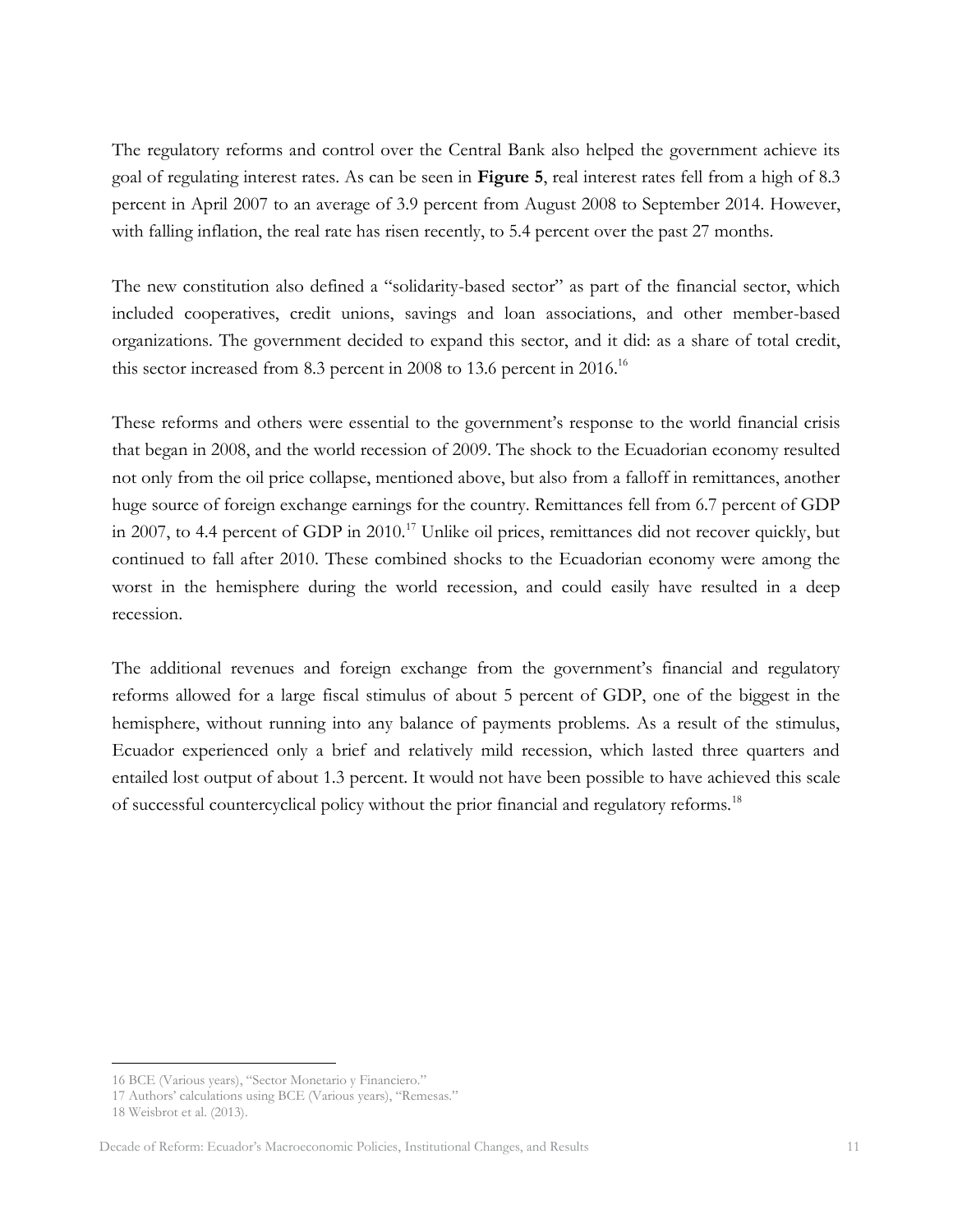



The post-2009 rebound began in the first quarter of 2010, as can be seen in **Figure 6**, and peaked in 2011, with GDP growing at a phenomenal 7.9 percent for that year — the fastest growth in South America.

# <span id="page-12-0"></span>**The Second Oil Price Collapse (2014), Recession, and Recovery**

The expansion would continue, at a more sustainable pace, for four more years. Then the Ecuadorian economy was hit by a worse collapse of oil prices than the one that accompanied the world financial crisis and recession of 2008–2009. The price of Ecuador's oil fell from an average of \$87 per barrel in the third quarter of 2014, to \$24 in the first quarter of 2016 (see **Figure 7**). In August 2015, oil prices fell below the cost of production for Ecuador's oil basket.<sup>19</sup>

<sup>19</sup> Gallegos (2015).

Decade of Reform: Ecuador's Macroeconomic Policies, Institutional Changes, and Results 12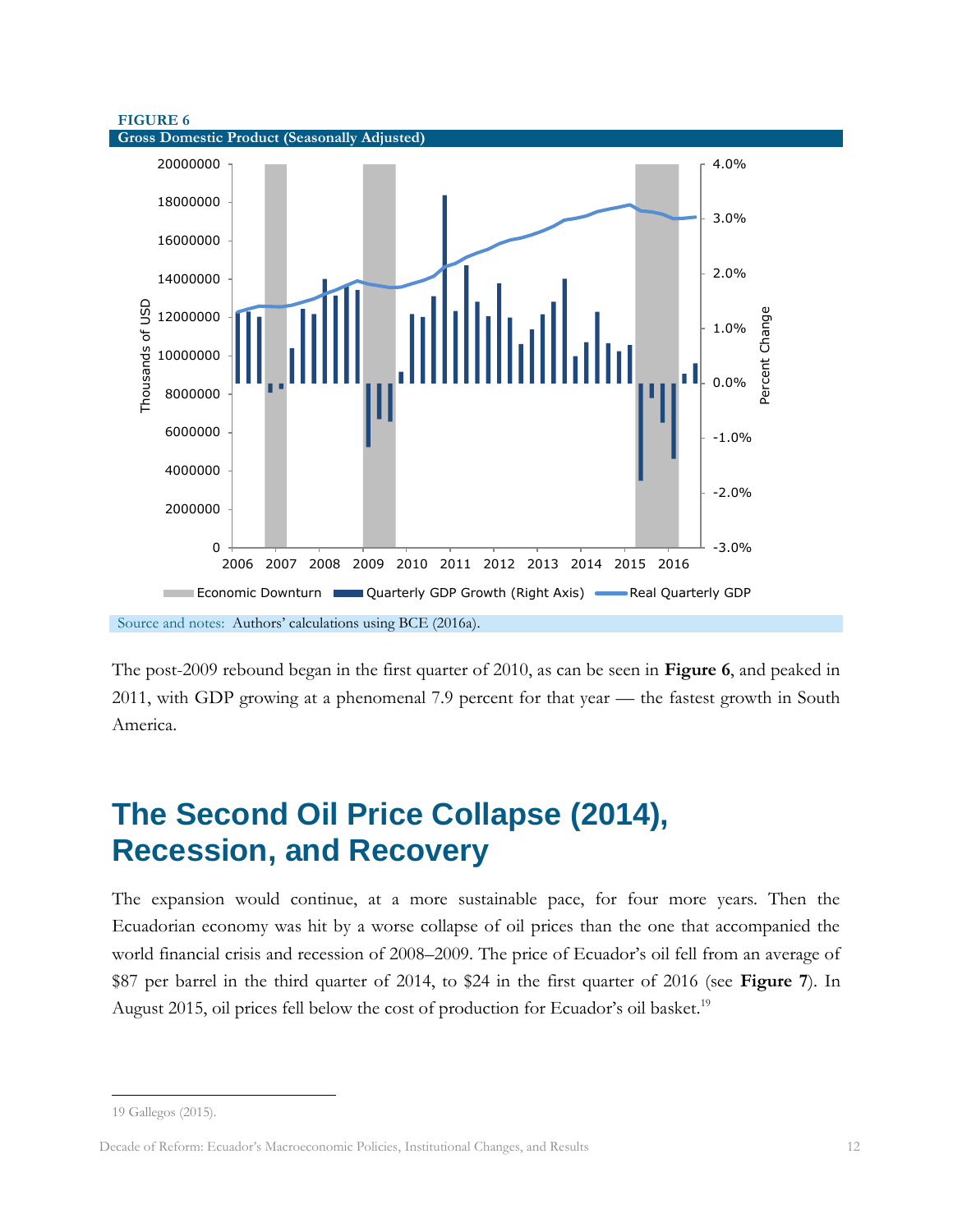#### **FIGURE 7 Price of Oil per Barrel, Quarterly Average**



Source: BCE (Various Years), "Hidrocarburos."

The oil price collapse was much worse this time, since it was sustained for much longer. In 2008, Ecuador's oil price fell from \$100.8 per barrel in the third quarter of 2008, to a low of \$29.9 per barrel in the first quarter of 2009, but then it rebounded sharply and continued to rise over the next nine quarters. In contrast, the oil price collapse that began in 2014 continued its downward trend for more than two years, and despite a rebound since the second quarter of 2016, it is still 35 percent of its former peak price, at \$37 per barrel.

| <b>TABLE 3</b>                                                                                    |      |      |      |      |      |      |      |      |      |         |
|---------------------------------------------------------------------------------------------------|------|------|------|------|------|------|------|------|------|---------|
| <b>Oil Revenue (Percent of GDP)</b>                                                               |      |      |      |      |      |      |      |      |      |         |
|                                                                                                   | 2007 | 2008 | 2009 | 2010 | 2011 | 2012 | 2013 | 2014 | 2015 | $2016*$ |
| <b>Total Revenue</b>                                                                              | 26.7 | 35.8 | 29.4 | 33.3 | 39.3 | 43.6 | 39.3 | 38.7 | 33.3 | 30.2    |
| Petroleum                                                                                         | 6.5  | 14.0 | 8.3  | 11.3 | 16.3 | 15.4 | 12.1 | 10.8 | 6.3  | 4.7     |
| Non-petroleum                                                                                     | 18.6 | 20.3 | 19.8 | 20.1 | 20.8 | 25.0 | 23.9 | 23.7 | 25.7 | 25.1    |
| Source and notes: *Estimate based on first 10 months. Does not sum due to estimation. BCE (2016b) |      |      |      |      |      |      |      |      |      |         |

As can be seen in **Table 3**, the government's oil revenue peaked in 2011 at 16.3 percent of GDP. It declined significantly, by 4.2 percent of GDP, to 12.1 percent of GDP in 2013. However, this first drop in revenue was not the result of a decline in either oil production or prices; as can be seen in Figure 7, oil prices were about the same in all three years (2011–13), and production was also about the same. Some of it was due to the reinvestment of billions of dollars in revenues from oil sales in several big projects, including a new oil refinery under construction in Manabi province, a refurbishing of the oil refinery in Esmeraldas, and a new pipeline to transport natural gas from Pasquales to Cuenca.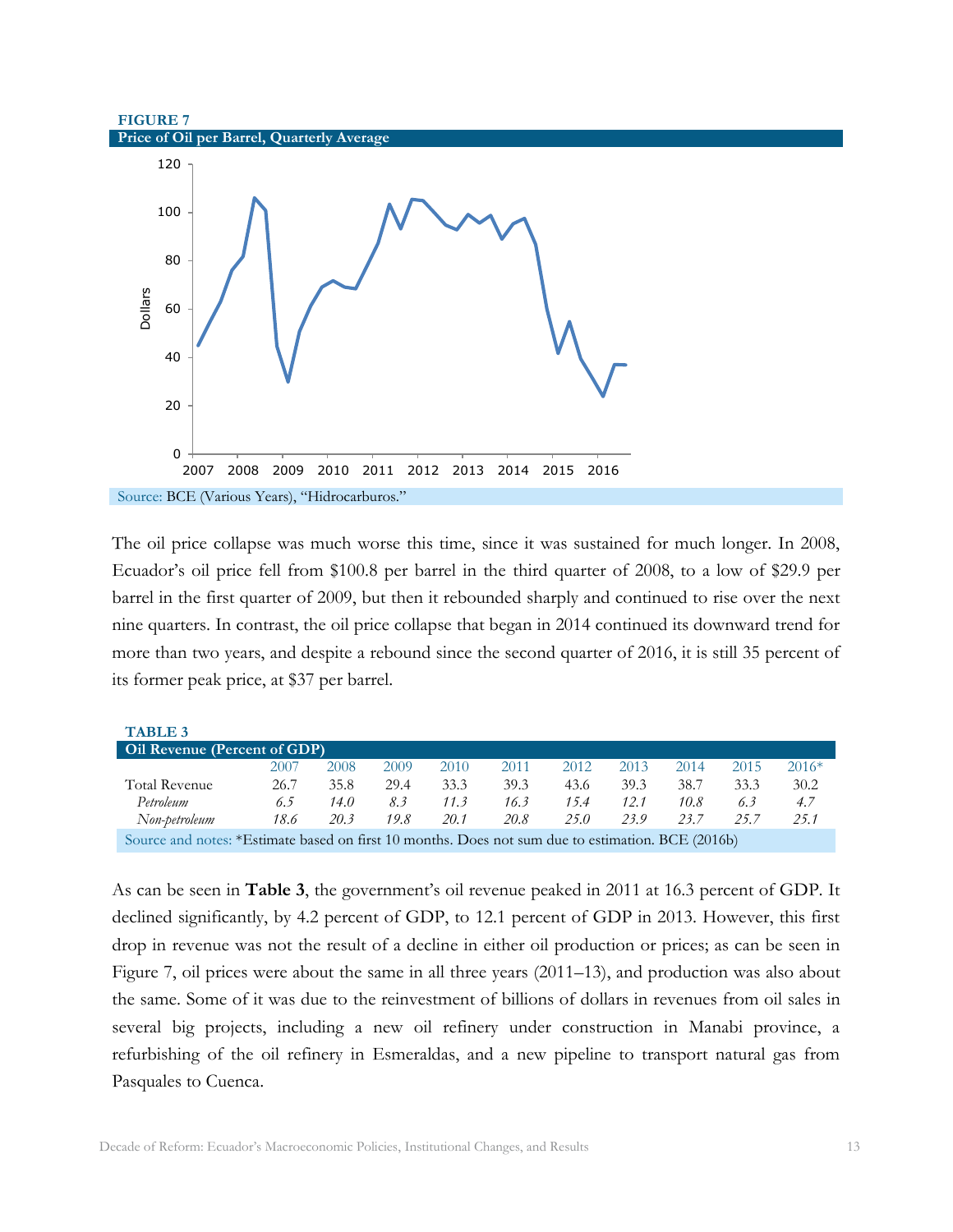The crash in oil prices that began in 2014 caused a much steeper decline in government oil revenues. From 2013 to 2016, these fell from 12.1 to an estimated 4.6 percent of GDP, or a loss of 7.5 percent of GDP. This was an enormous shock that would, by itself, be more than enough to push the economy into a serious recession; and if it were managed badly, possibly a prolonged depression as in Brazil since the second quarter of 2014.

There were other negative external shocks: the Latin American regional economy slowed sharply from its peak of 6.1 percent growth in 2010; by 2014, growth was just 1 percent, and turned negative in 2014 and 2015.<sup>20</sup> The International Monetary Fund (IMF) estimates that the earthquake of April 2016 reduced Ecuador's GDP by about 0.7 percent.<sup>21</sup> And due to the appreciation of the dollar on international currency markets, Ecuador's real effective exchange rate (REER) appreciated by 24 percent from 2012 to 2015.<sup>22</sup> This hurts Ecuador's nonoil exports, as they become more expensive, and also hurts import-competing industries.

| <b>TABLE 4</b>                              |      |      |        |        |        |        |        |        |        |         |
|---------------------------------------------|------|------|--------|--------|--------|--------|--------|--------|--------|---------|
| <b>Government Finance (Billions of USD)</b> |      |      |        |        |        |        |        |        |        |         |
|                                             | 2007 | 2008 | 2009   | 2010   | 2011   | 2012   | 2013   | 2014   | 2015   | $2016*$ |
| Total<br>Revenue                            | 13.6 | 22.1 | 18.4   | 23.2   | 31.2   | 34.6   | 37.3   | 39.0   | 33.6   | 29.0    |
| Total<br>Spending                           | 12.3 | 21.8 | 20.6   | 24.1   | 31.3   | 35.4   | 41.6   | 44.3   | 38.7   | 36.5    |
| Current<br>Spending                         | 9.0  | 14.8 | 13.9   | 16.9   | 21.9   | 24.4   | 27.0   | 29.0   | 27.5   | 26.1    |
| Capital<br>Spending                         | 3.3  | 7.0  | 6.7    | 7.2    | 9.3    | 11.0   | 14.6   | 15.4   | 11.2   | 10.4    |
| Overall<br>Balance                          | 1.3  | 0.3  | $-2.2$ | $-0.9$ | $-0.1$ | $-0.8$ | $-4.3$ | $-5.3$ | $-5.1$ | $-7.5$  |
| Primary<br>Balance                          | 2.3  | 1.1  | $-1.9$ | $-0.5$ | 0.4    | $-0.2$ | $-3.4$ | $-4.3$ | $-3.7$ | $-5.9$  |
|                                             |      |      |        |        |        |        |        |        |        |         |

Source and notes: \*Estimate based on first 10 months. BCE (2016b).

The government responded with a number of policy tools. Fiscal policy was mixed, although mostly expansionary: as can be seen in **Table 4**, from 2013 to 2014, the primary budget deficit increased from \$3.4 billion to \$4.3 billion. It then decreased to \$3.7 billion in 2015, before rising to \$6.1 billion (about 6 percent of GDP) in 2016. In 2015, the economy slowed to a near halt, and is projected to shrink by 1.7 percent in  $2016$ .<sup>23</sup>

<sup>20</sup> International Monetary Fund (IMF) (2016b).

<sup>21</sup> IMF (2016a).

<sup>22</sup> Ibid.

<sup>23</sup> BCE, Subgerencia de Programación y Regulación (2017).

Decade of Reform: Ecuador's Macroeconomic Policies, Institutional Changes, and Results 14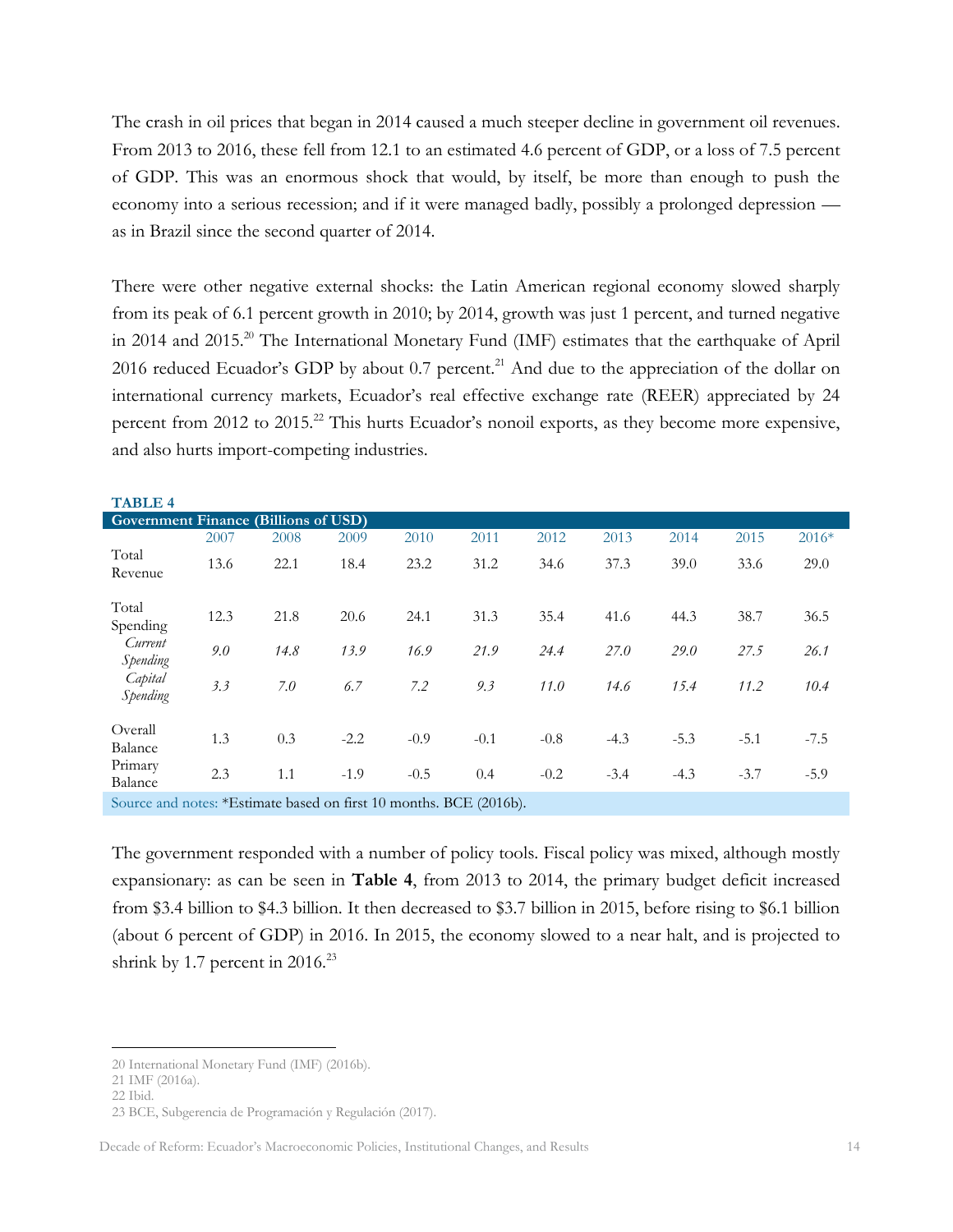As can be seen, although spending was increased by \$2.7 billion from 2013 to 2014, it fell by \$7.8 billion from 2014 to 2016 (3.3 percent of GDP per year) — about 78 percent of the decline in revenue.

As Table 4 also shows, although spending was cut, this was mostly capital spending, which fell by \$5 billion from 2014 to 2016. Current spending fell by \$2.9 billion over the same period. This enabled the government to maintain almost all its social spending, as shown in Figure 3.

One of the more innovative and surprising parts of the government's response to the external shocks and recession was its use of quantitative easing (QE). The US Federal Reserve began its QE program at the end of 2008 in response to the Great Recession, purchasing long-term US Treasury and other securities in order to lower long-term interest rates. The European Central Bank began its QE program about six years later, in March 2015. Quantitative easing was also used by the UK and the Bank of Japan in recent years. But these are all countries with their own currencies, with the US having the special privilege of having the world's main reserve currency. Ecuador had adopted the US dollar as its national currency in 2000, and in doing so, was widely believed to have given up its ability to use these kinds of monetary tools for countercyclical macroeconomic policy.

But from 2011 to 2016, the Ecuadorian central bank created about \$6.8 billion dollars through QE. Furthermore, this money creation was different from that in, e.g., the US and the eurozone, where QE was used to buy existing bonds from financial institutions, thus driving down long-term interest rates. (Japan has done an enormous amount of central bank financing of government borrowing through money creation over the years; its gross debt, the figure generally seen by the public in news media, is about 250 percent of GDP, while net debt is 127 percent. With very low interest rates, Japan's debt burden is very small, less than 1 percent of GDP.)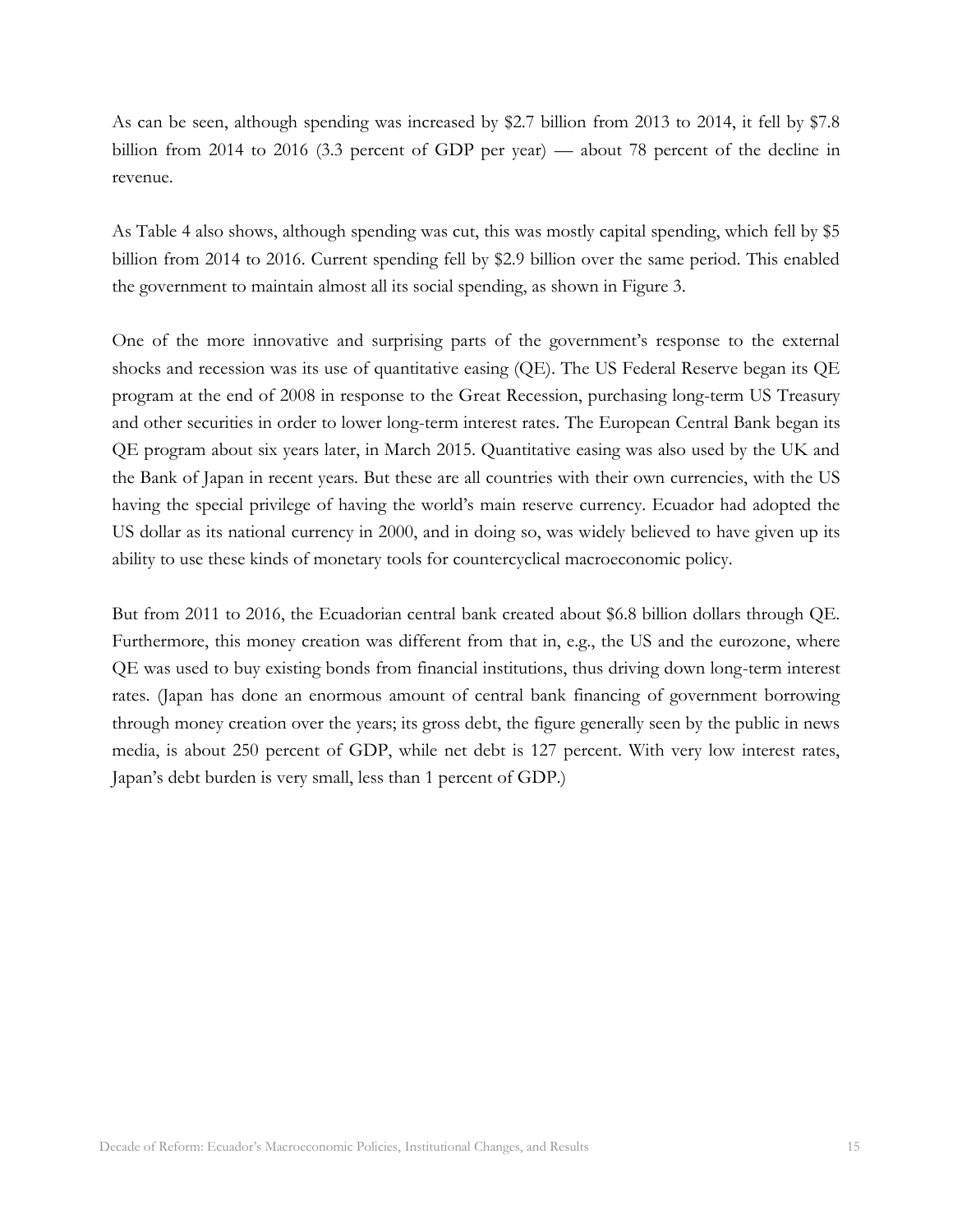

#### Source: BCE (2017).

There were two types of QE, both of which are shown in **Figure 8**. The first, which is called credit to the financial sector, took place from 2011 to 2013, and involved an annual amount of between \$400 million and \$670 million, for a total of \$1.7 billion over the three years. Basically, the stateowned banks issue bonds that are sold to the Central Bank on the primary market. The banks then use this money to buy government bonds, or for loans to the private sector. Since these are stateowned banks, the government can make sure that their lending is for productive purposes. This is different from QE in the US, where the central bank (the Federal Reserve) purchases US Treasury or other bonds (e.g., Fannie Mae and Freddie Mac) on the secondary market, and the proceeds of these sales may pile up in excess reserves or end up in purchases that simply drive up stock or other asset prices. The bond purchases in the US are for the purpose of driving down long-term interest rates; not so in Ecuador, where the purpose is to provide more credit to the real sector and to finance government spending. (The Ecuadorian bond purchases are for bonds of one year or less.)

The second form of QE in Ecuador, also shown in Figure 8, is credit to the government. This involves the government issuing bonds that are bought directly by the Central Bank. This began in 2014 at \$833 million and increased to \$2.4 billion, or about 2.5 percent of GDP in 2016. This is quite substantial and helped the government ease the credit crunch, especially by paying off arrears that the government had piled up during the downturn. The government's arrears to suppliers had a negative impact on business confidence and growth because it undermined trust in the normal credit system that allowed suppliers to defer payments and receipts, as some companies with government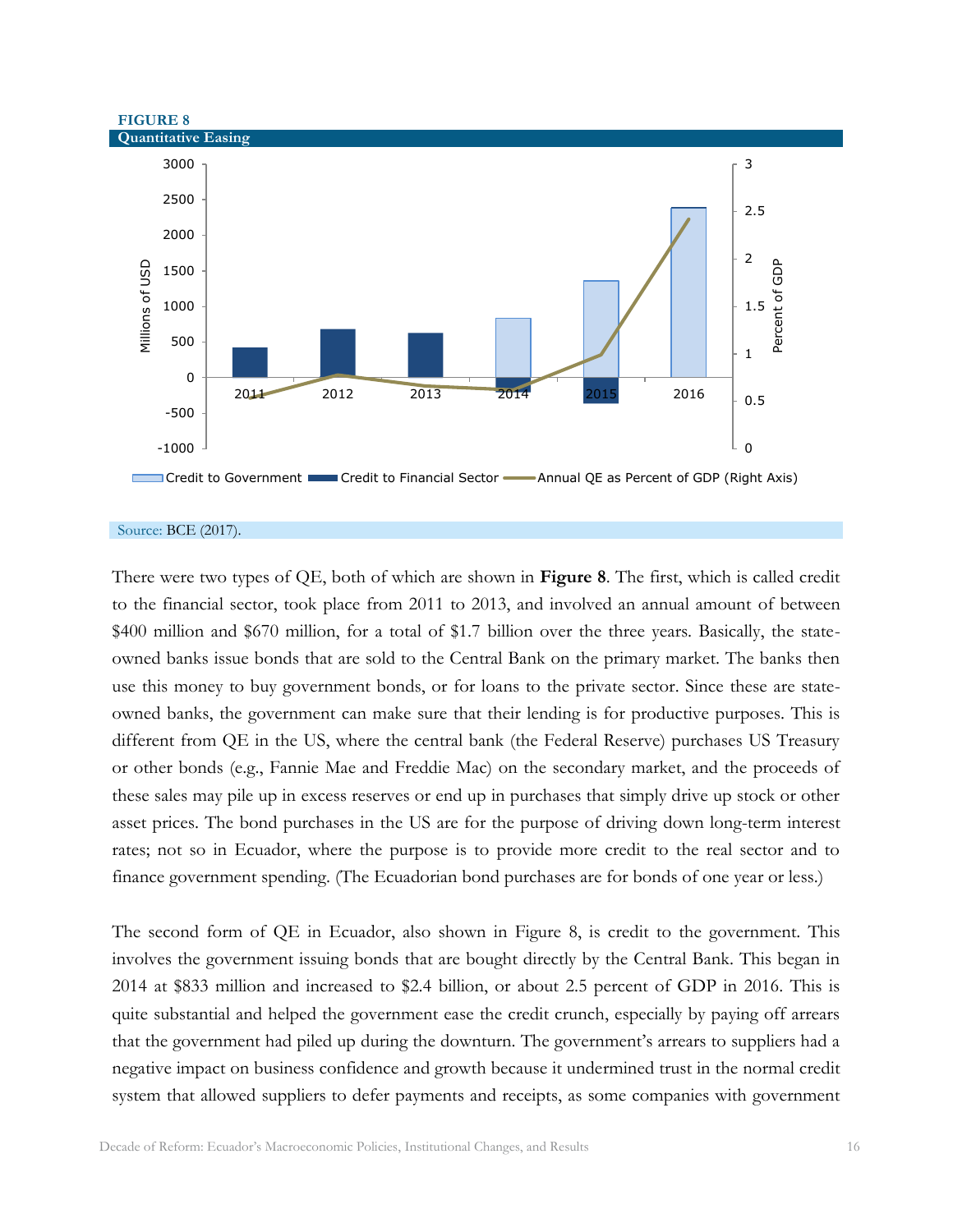contracts were unable to pay other businesses. The QE, by helping to reduce arrears, was therefore important in returning the economy to positive growth in the second and third quarters of 2016, as can be seen in Figure 6.



The most unique thing about Ecuador's central bank financing of government borrowing is that it was done by a government without its own national currency. Obviously there are limits to how much of this can be done without undermining confidence in Ecuador's commitment to the dollar, but in the absence of serious balance of payments problems or an unsustainable debt burden, and with excess capacity in the economy and declining aggregate demand, there is apparently considerable room for this important countercyclical policy. As can be seen in **Figure 9**, inflation increased by less than half a percentage point from 2014 to 2015, and fell by more than 2 percentage points, to 1.12 in 2016, as the recovery began.

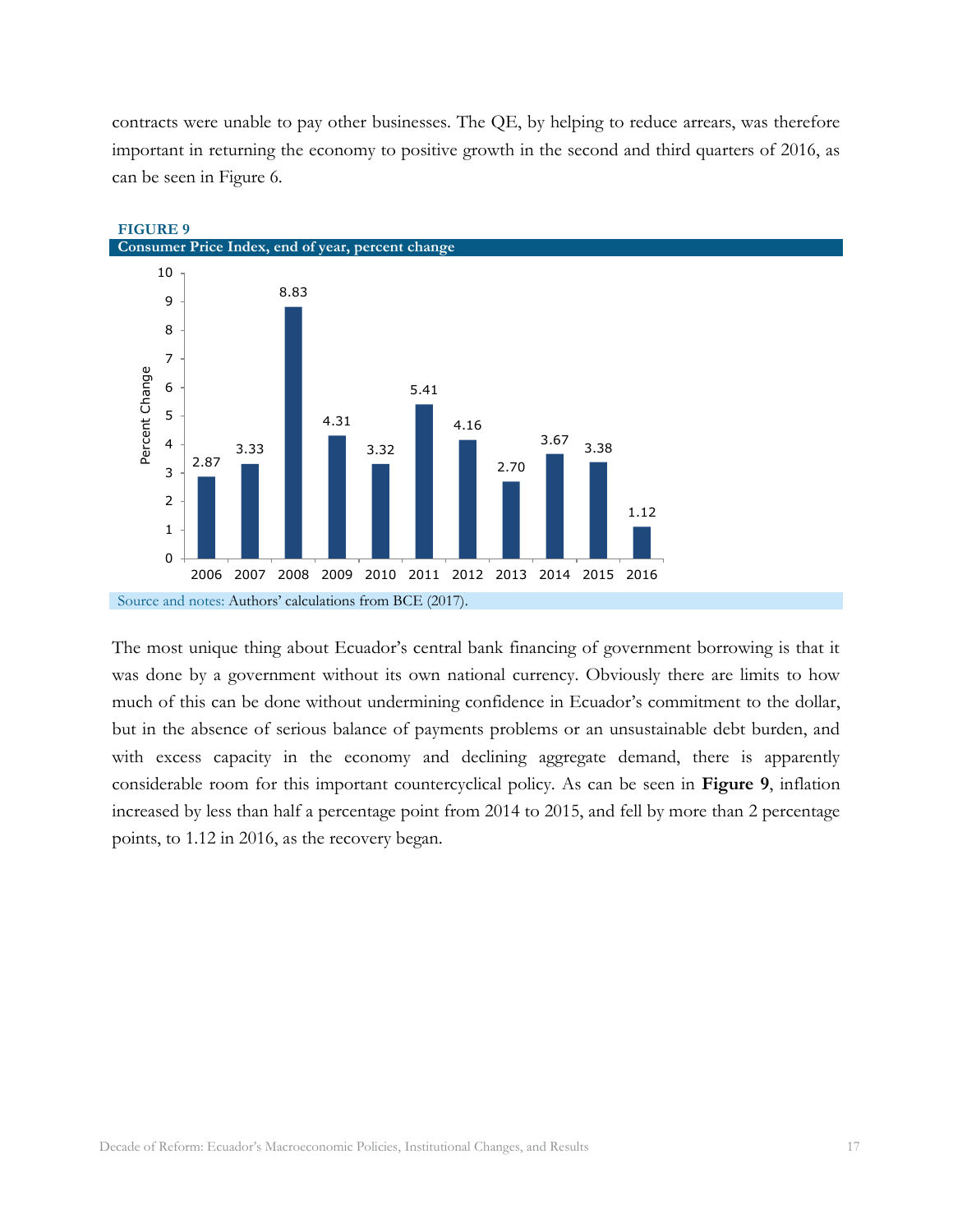



Source and notes: Author's calculations using Ministerio de Finanzas del Ecuador (2016).

**Figure 10** shows Ecuador's external debt and interest payments as a percentage of GDP. The debt dropped in 2009 due to Ecuador's default on \$3.2 billion of foreign debt at the end of 2008, (about one-third of the outstanding external debt). It has increased considerably since then, as the government ran sizable budget deficits (averaging 6 percent of GDP) for the three years 2014–2016. But this increase was from such a low base, with so much of the prior debt at low interest rates, that Ecuador's government interest burden remains quite small. Interest payments on the debt are only about 1.4 percent of GDP.

Since 2009, Ecuador has received more than \$8 billion in financing from China in the form of advance payment for oil sales. Though this data is not included in the external public debt stock, as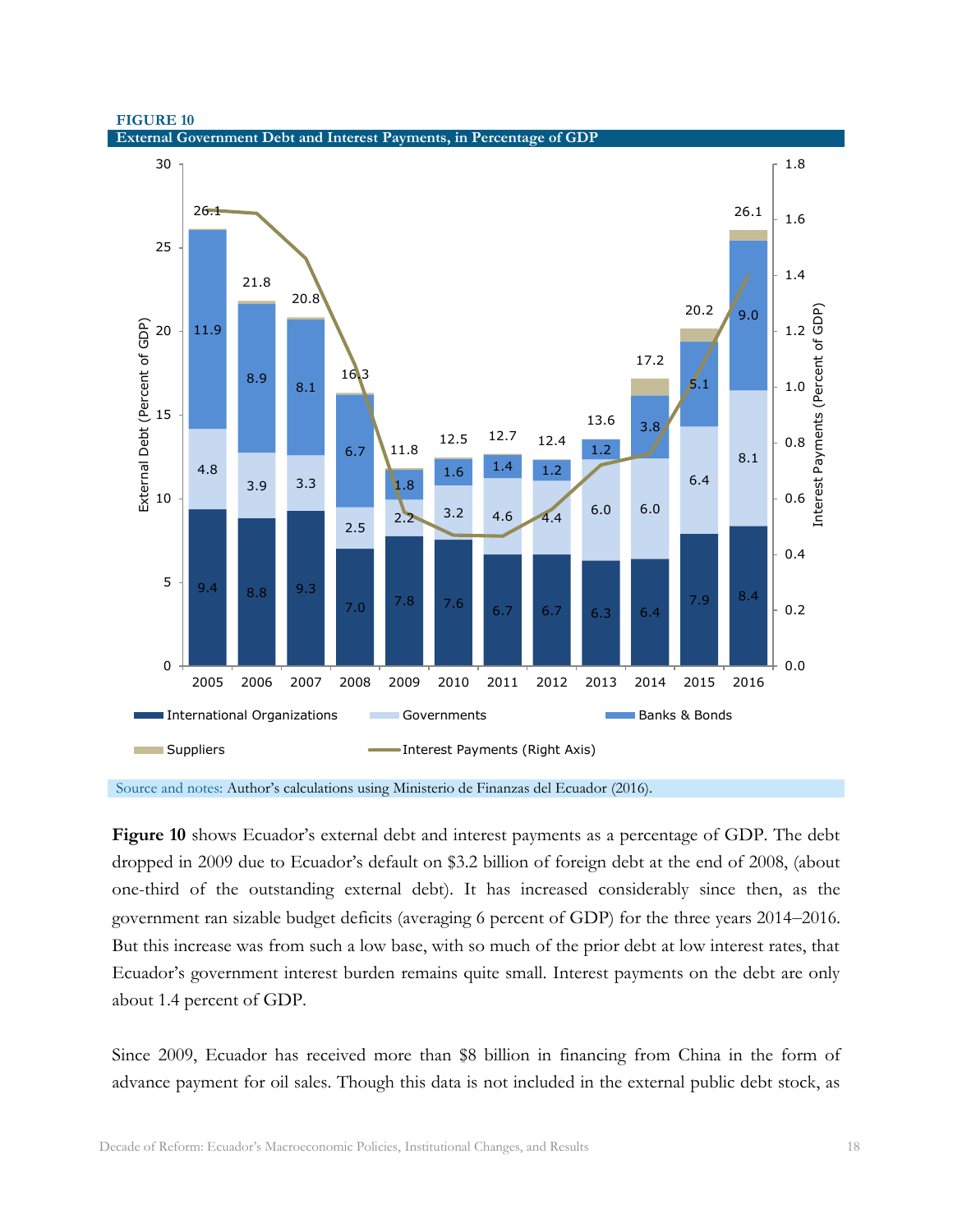of September 2016, the balance on these advance oil sales amounted to only about 0.5 percent of  $GDP<sup>24</sup>$ 

In March 2015, Ecuador issued sovereign bonds for \$1.5 billion on international markets, at a yield of 10.5 percent.<sup>25</sup> It is possible that the government could have borrowed more at these interest rates internationally, and engaged in a more expansionary fiscal policy, as the economy slowed and then fell into recession, rather than cutting expenditures. But with Ecuador's oil prices falling below its cost of production in August 2015, and the government not knowing when these prices might recover, the prospect of long-term borrowing at such exorbitantly high interest rates undoubtedly appeared potentially burdensome and risky.

How did Ecuador avoid a deep or even prolonged recession, given government spending cuts averaging 3 percent of GDP annually in two years as economic growth fell into negative territory? As noted above, the fact that fiscal policy was still overall somewhat expansionary helped, as did the quantitative easing. And the fact that it was mostly capital spending, rather than current spending, that was cut also made a difference in terms of its impact.

But the most important policy that saved the economy from a deep recession was the government's decision in March 2015 to adopt a temporary balance of payments safeguard, under WTO rules, in response to the collapse of oil prices and the appreciation of the US dollar. This move enabled Ecuador to impose tariffs on a range of imports, including a 45 percent tariff on final consumer goods, which was reduced to 40 percent in January 2016; a 25 percent tariff on ceramics, tires, motorbikes and TVs; and a 5 percent tariff on primary capital goods.<sup>26</sup>

From 2014 to 2016, Ecuador's total imports fell by 41.3 percent in dollar terms, or a drop of \$11.4 billion dollars — about 12 percent of annual GDP.<sup>27</sup> Reducing imports automatically increases GDP by the same amount, plus multiplier effects. However, for the purpose of estimating this impact on GDP, we need to look at the decline in the volume of imports, rather than their dollar value, because there was also a large price decline during this period of oil price collapse (mostly because Ecuador imports oil and oil products, even though it is a net exporter of crude oil). Adjusting for the decline in prices, the drop in real imports from 2014 to 2016 was about 21.2 percent, or about 6 percent of annual GDP.

<sup>24</sup> BCE (2016b).

<sup>25</sup> Ministerio de Finanzas del Ecuador (2015).

<sup>26</sup> World Trade Organization (2016).

<sup>27</sup> BCE (Various years), "Sector Externo."

Decade of Reform: Ecuador's Macroeconomic Policies, Institutional Changes, and Results 19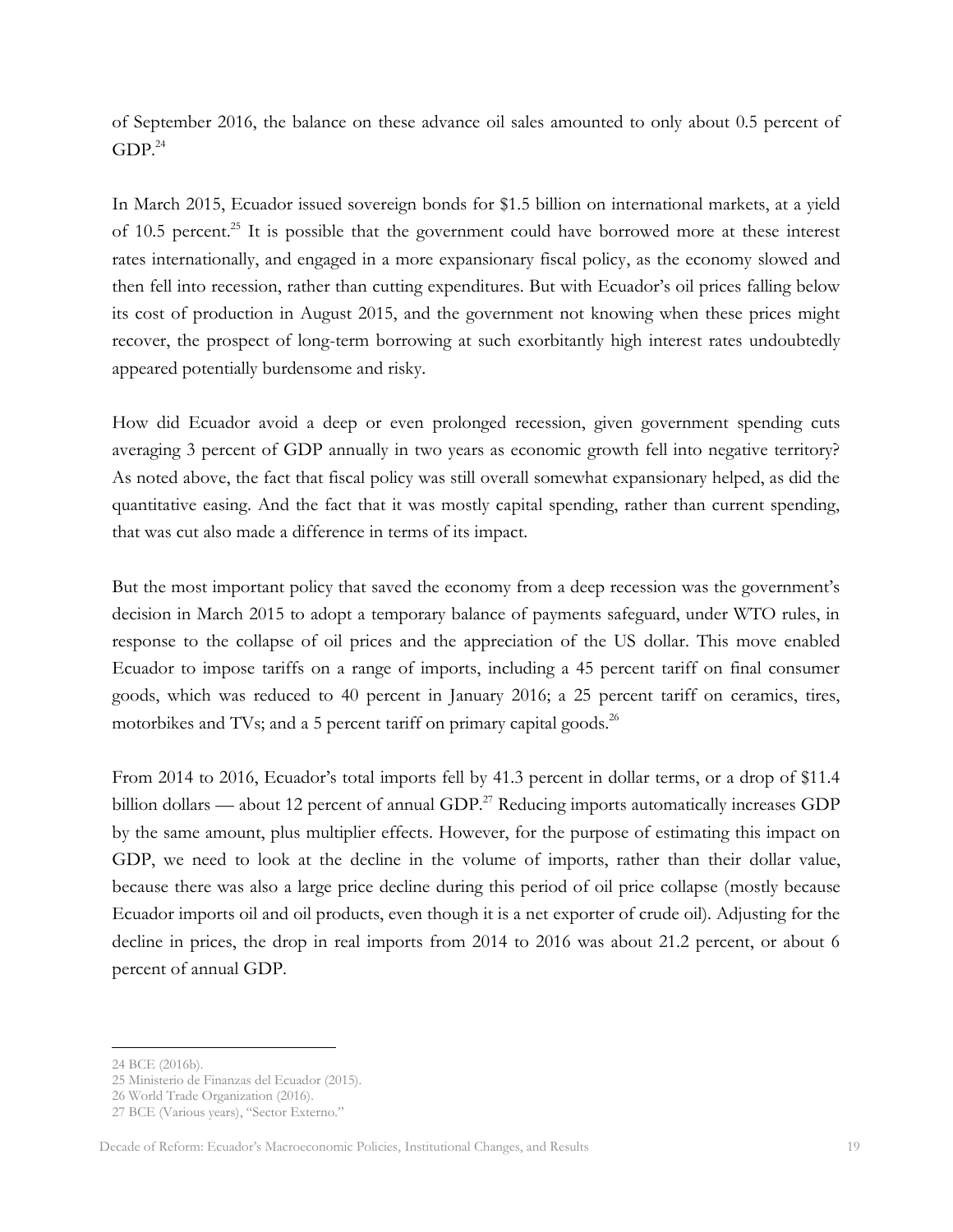From the IMF's estimate of the GDP-elasticity of demand for Ecuador's imports, which is 1.16 in the short run, <sup>28</sup> we would expect a decline in imports of just 2.1 percent. This would mean that the tariffs applied to Ecuador's imports since March were responsible for about 19.1 percentage points of the decline in imports, or about 5.4 percent of annual GDP. This means that, as a first approximation, the tariff-induced decline in imports added about 5.4 percent to Ecuador's GDP during the past two years, plus multiplier effects. With a multiplier of  $1.4$ ,<sup>29</sup> we would expect that the overall effect of this reduction in imports added about 7.6 percent to GDP over the two years. Thus, the balance of payments safeguard was responsible for a very large countercyclical boost to the Ecuadorian economy during the last two years of slowdown and recession. (In addition, the government increased tariff revenue by about 0.7 percent of GDP from 2014 to  $2015$ .)<sup>30</sup>

#### <span id="page-20-0"></span>**Conclusion**

Over the last decade, the Ecuadorian government has instituted a series of financial and regulatory reforms that proved to be important when the economy was hit with severe external shocks, including a collapse in oil prices and remittances during the 2008–2009 world financial crisis and recession; and in response to the second, more prolonged collapse of oil prices that began in the first quarter of 2014. The government also used a number of innovative policies, including quantitative easing — despite having the US dollar as its national currency. Tariffs on imports, imposed under the balance of payments safeguard rules of the WTO, provided a substantial stimulus to the economy over the last two years. The combination of institutional reform; traditional expansionary fiscal policy; and innovative, heterodox measures helped minimize the losses of output and employment from the external shocks. As a result, per capita GDP growth was substantially higher than in previous decades, and along with government policies of greatly increased social spending and public investment, Ecuador was able to achieve economic and social progress, as well as political stability, which far exceeded that of prior decades.

The experience of Ecuador over the past decade is also relevant because it indicates that a government of a relatively small, lower-middle income developing country is less restricted by the global economy, or "globalization," than is commonly believed. The government was able to take advantage of a much wider range of policy choices than those generally thought to be available to developing countries of its size and income level, or even to developing countries generally.

<sup>28</sup> Tokarick (2010).

<sup>29</sup> See Ilzetzki et al. (2013).

<sup>30</sup> BCE, Subgerencia de Programación y Regulación (2017).

Decade of Reform: Ecuador's Macroeconomic Policies, Institutional Changes, and Results 20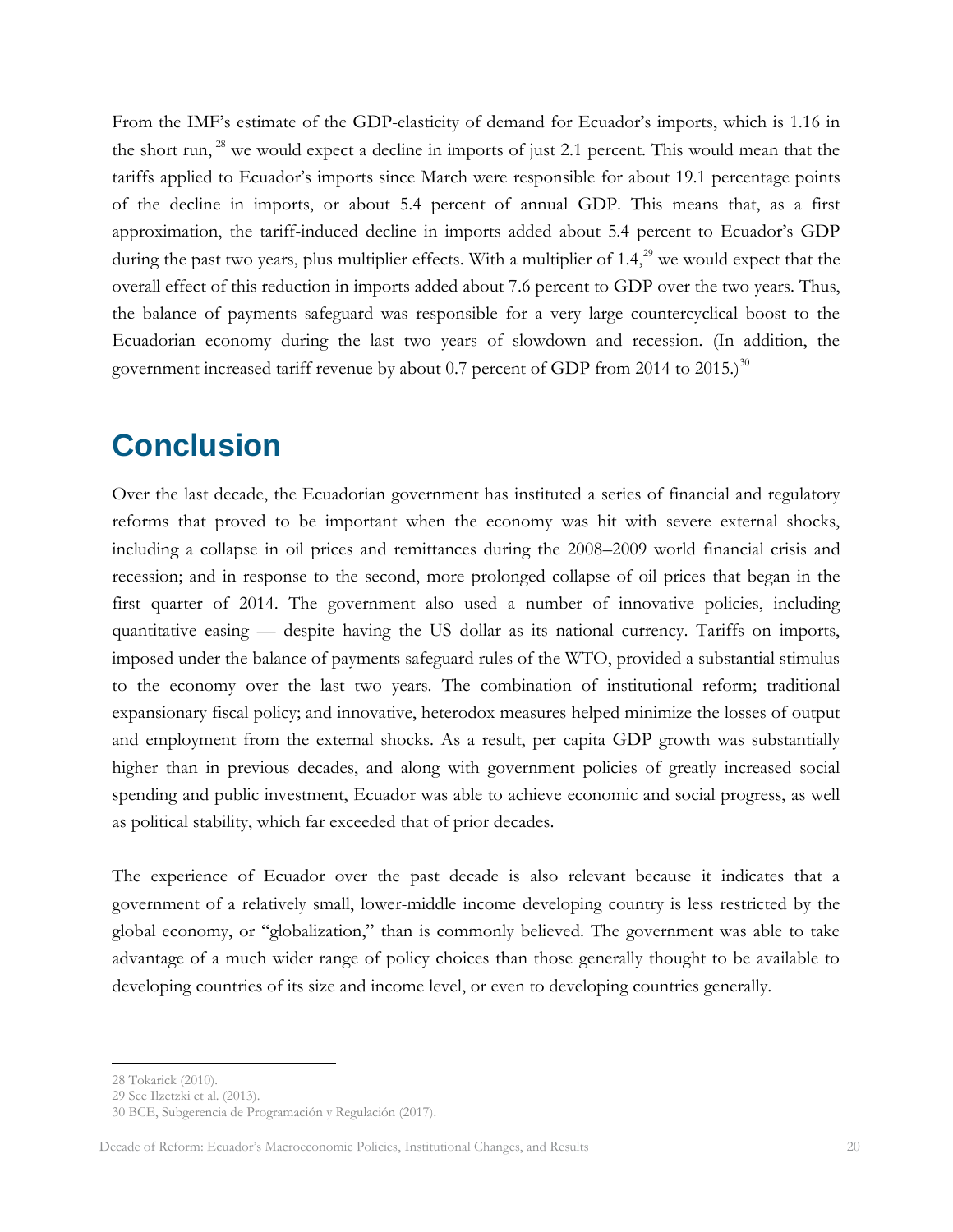## <span id="page-21-0"></span>**References**

- Associated Press. 2012. "Ecuador Tries a Gambit to Get Smarter People." Business Insider, July 13. <http://www.businessinsider.com/ecuador-tries-a-gambit-to-get-smarter-people-2012-7>
- Banco Central del Ecuador (BCE). 2015. "Coeficiente de Liquidez Doméstica." [https://www.bce.fin.ec/images/BANCO\\_C\\_ECUADOR/EXCEL/cldpublico.xlsx](https://www.bce.fin.ec/images/BANCO_C_ECUADOR/EXCEL/cldpublico.xlsx)
	- ———. 2016a. "Boletín de Cuentas Nacionales Trimestrales del Ecuador No. 97." <https://contenido.bce.fin.ec/home1/estadisticas/cntrimestral/CNTrimestral.jsp>
	- ———. 2016b. "Operaciones del Sector Público no Financiero-SPNF-porcentaje del PIB (mensual)." [https://www.bce.fin.ec/index.php/component/k2/item/295-operaciones-del](https://www.bce.fin.ec/index.php/component/k2/item/295-operaciones-del-sector-p%C3%BAblico-no-financiero)[sector-p%C3%BAblico-no-financiero](https://www.bce.fin.ec/index.php/component/k2/item/295-operaciones-del-sector-p%C3%BAblico-no-financiero)
	- ———. 2017. "Información Estadística Mensual No.1978–Diciembre 2016. Salario Básico Unificado y Componentes Salariales: Valores Nominal y Real en Promedio del Sector Privado." <https://contenido.bce.fin.ec/home1/estadisticas/bolmensual/IEMensual.jsp>

———. Various years. "Hidrocarburos" <https://contenido.bce.fin.ec/documentos/Estadisticas/Hidrocarburos/indice.htm>

———. Various years. "Remesas." <https://contenido.bce.fin.ec/frame.php?CNT=ARB0000985>

———. Various years. "Tasas de Interés Efectivas Vigentes Datos Históricos." [https://contenido.bce.fin.ec/documentos/Estadisticas/SectorMonFin/TasasInteres/TasasHist](https://contenido.bce.fin.ec/documentos/Estadisticas/SectorMonFin/TasasInteres/TasasHistorico.htm) [orico.htm](https://contenido.bce.fin.ec/documentos/Estadisticas/SectorMonFin/TasasInteres/TasasHistorico.htm)

———. Various years. "Sector Externo." <https://www.bce.fin.ec/index.php/component/k2/item/762>

———. Various years. "Sector Monetario y Financiero." <https://www.bce.fin.ec/index.php/component/k2/item/761>

———, Subgerencia de Programación y Regulación, Dirección Nacional de Síntesis Macroeconómica. 2017. "Previsiones Macroeconómicas del Ecuador. Resultados 2016–2017. A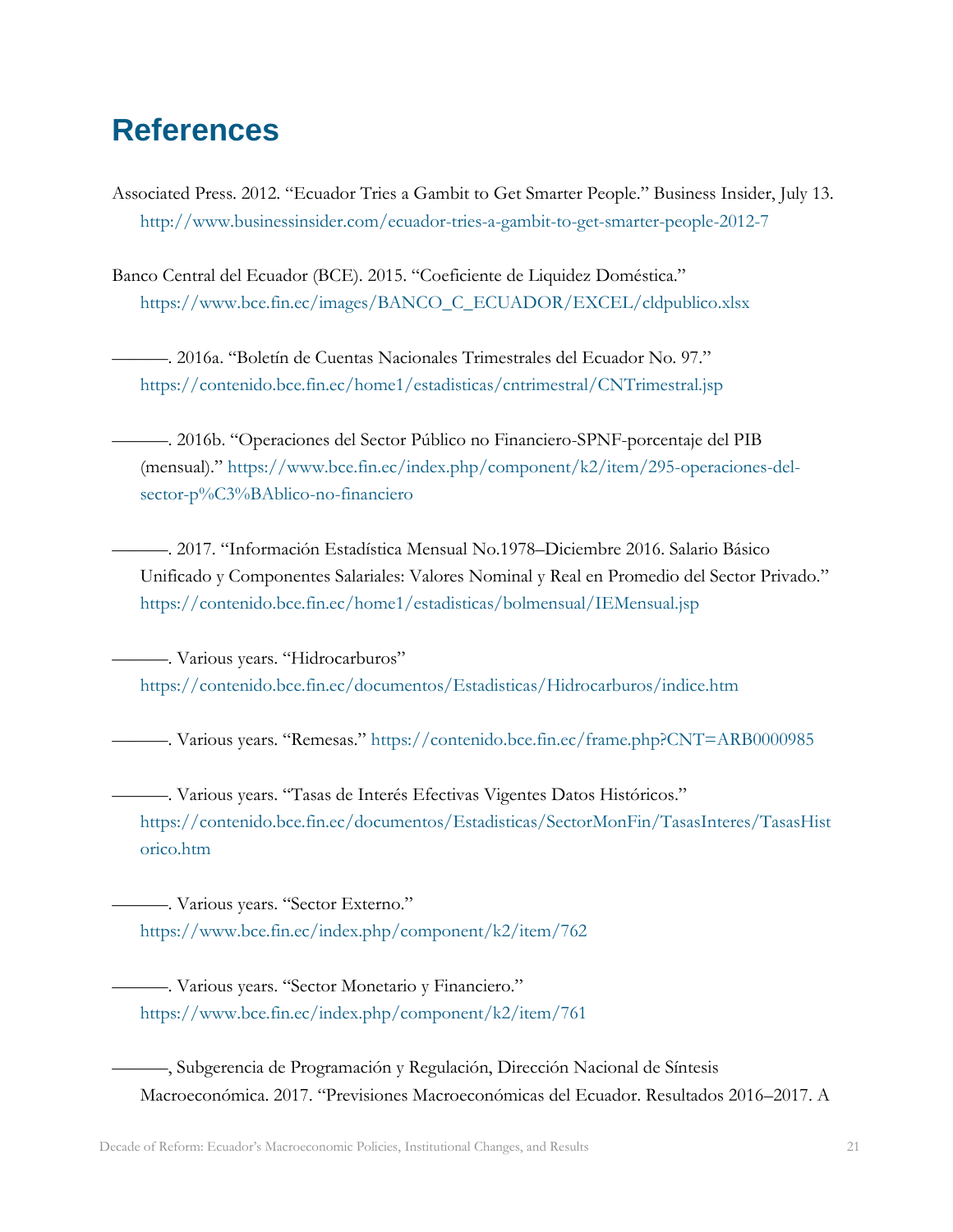Precios Corrientes y Constantes de 2007."

[https://contenido.bce.fin.ec/documentos/Estadisticas/SectorReal/Previsiones/PIB/PrevAnual](https://contenido.bce.fin.ec/documentos/Estadisticas/SectorReal/Previsiones/PIB/PrevAnual_dic2016.xlsx)  $idic2016.x$ lsx

- Economic Commission for Latin America and the Caribbean. 2016. "Programas de Transferencias Condicionadas. Bono de Desarrollo Humano (2003-)." [http://dds.cepal.org/bdptc/programa/?id=15#](http://dds.cepal.org/bdptc/programa/?id=15)
- Gallegos, Diego. 2015. "Production Cost of Ecuadorian Barrel of Crude Oil Falls Under Price Market." El Ciudadano, August 31. [http://www.elciudadano.gob.ec/en/production-cost-of](http://www.elciudadano.gob.ec/en/production-cost-of-ecuadorian-barrel-of-crude-oil-falls-under-price-market-presentation/)[ecuadorian-barrel-of-crude-oil-falls-under-price-market-presentation/](http://www.elciudadano.gob.ec/en/production-cost-of-ecuadorian-barrel-of-crude-oil-falls-under-price-market-presentation/)
- Ilzetzki, Ethan, Enrique G. Mendoza, and Carlos A. Végh. 2013. "How Big (Small?) Are Fiscal Multipliers?" Journal of Monetary Economics 60(2):239-254. <http://www.sciencedirect.com/science/article/pii/S030439321200116X>
- Instituto Nacional de Estadística y Censos (INEC). Various years. "Encuesta de Condiciones de Vida (ECV)." <http://www.ecuadorencifras.gob.ec/encuesta-de-condiciones-de-vida-ecv/>

———. Various years. "VDatos. Desigualdad. GINI por Ingresos." <http://www.ecuadorencifras.gob.ec/vdatos/>

———. Various years. "VDatos. Educación. Educación. Tasa de Matriculación Neta." <http://www.ecuadorencifras.gob.ec/vdatos/>

———. Various years. "VDatos. Indicadores Laborales." <http://www.ecuadorencifras.gob.ec/vdatos/>

———. Various years. "VDatos. Salud." <http://www.ecuadorencifras.gob.ec/vdatos/>

———. Various years. "VDatos. Pobreza. Por ingreso." <http://www.ecuadorencifras.gob.ec/vdatos/>

International Monetary Fund (IMF). 2016a. "Ecuador: Purchase Under the Rapid Financing Instrument — Press Release; Staff Report; And Statement by the Executive Director For Ecuador." IMF Country Report No. 16/288. <https://www.imf.org/external/pubs/ft/scr/2016/cr16288.pdf>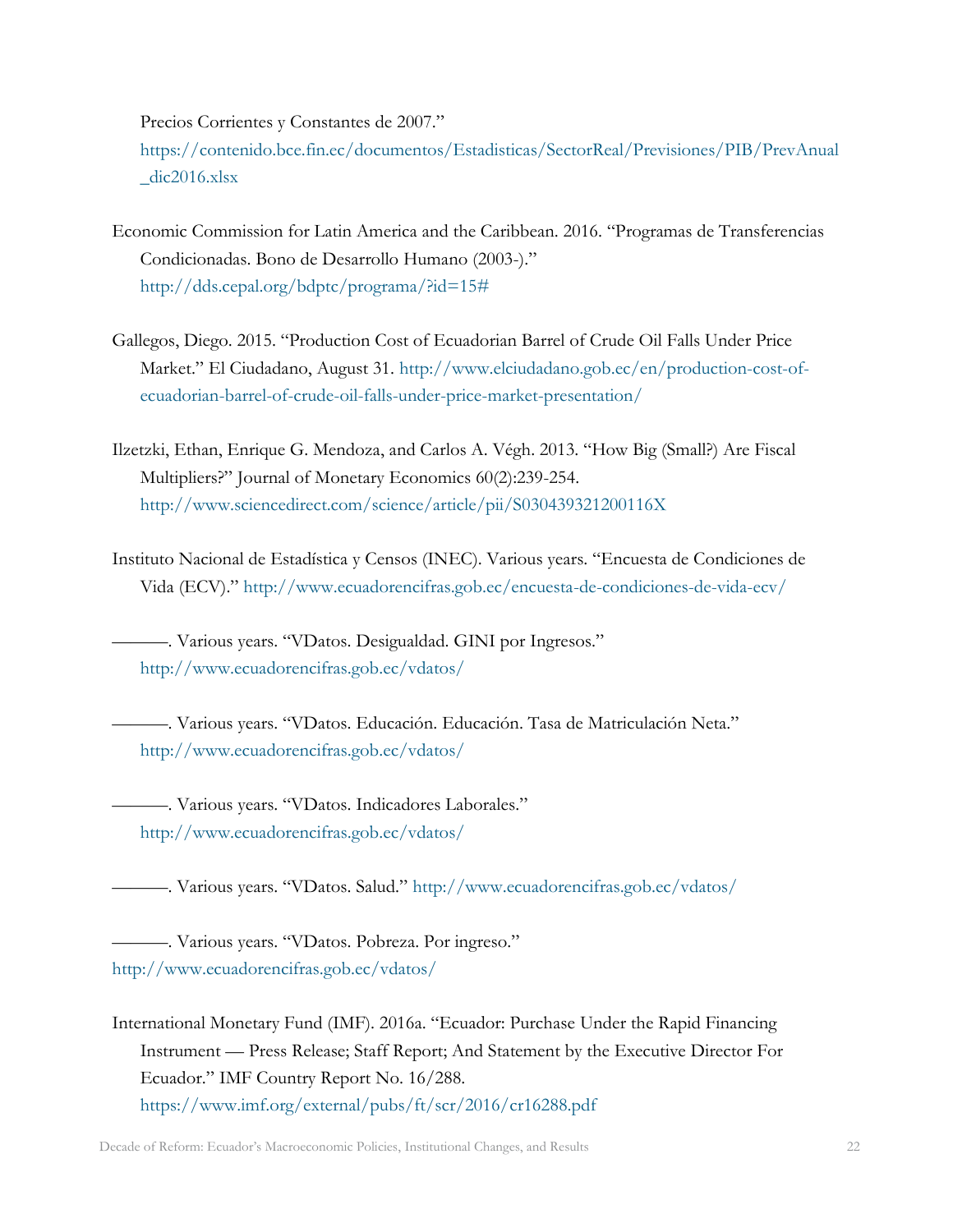———. 2016b. "World Economic Outlook: October 2016 Edition." <https://www.imf.org/external/pubs/ft/weo/2016/02/weodata/index.aspx>

Ministerio de Finanzas del Ecuador. Various years. "Ejecución Presupuestaria." <http://www.finanzas.gob.ec/ejecucion-presupuestaria/>

———, Subsecretaría de Financiamiento Público. 2015. "Boletín Deuda Externa Nro. 228." [http://www.finanzas.gob.ec/wp-content/uploads/downloads/2016/06/DE\\_DICIEMBRE-](http://www.finanzas.gob.ec/wp-content/uploads/downloads/2016/06/DE_DICIEMBRE-2015.pdf)[2015.pdf](http://www.finanzas.gob.ec/wp-content/uploads/downloads/2016/06/DE_DICIEMBRE-2015.pdf)

———, Subsecretaría de Financiamiento Público. 2016. "Deuda Pública del Sector Público del Ecuador." [http://www.finanzas.gob.ec/wp-content/uploads/downloads/2017/01/DEUDA-](http://www.finanzas.gob.ec/wp-content/uploads/downloads/2017/01/DEUDA-SECTOR-P%C3%9ABLICO-DEL-ECUADOR_diciembre2016.pdf)[SECTOR-P%C3%9ABLICO-DEL-ECUADOR\\_diciembre2016.pdf](http://www.finanzas.gob.ec/wp-content/uploads/downloads/2017/01/DEUDA-SECTOR-P%C3%9ABLICO-DEL-ECUADOR_diciembre2016.pdf)

Organisation for Economic Co-operation and Development (OECD). 2013. "Education Spending." <https://data.oecd.org/eduresource/education-spending.htm#indicator-chart>

Ray, Rebecca and Sara Kozameh. 2012. "Ecuador's Economy Since 2007." Washington, DC: Center for Economic and Policy Research. [http://cepr.net/documents/publications/ecuador-2012-](http://cepr.net/documents/publications/ecuador-2012-05.pdf) [05.pdf](http://cepr.net/documents/publications/ecuador-2012-05.pdf)

Secretaría de Educación Superior, Ciencia, Tecnología e Innovación (SENESCYT). 2015. "Rendición de Cuentas." [http://www.senescyt.gob.ec/rendicion2015/assets/presentaci%C3%B3n-rendici%C3%B3n-de](http://www.senescyt.gob.ec/rendicion2015/assets/presentaci%C3%B3n-rendici%C3%B3n-de-cuentas.pdf)[cuentas.pdf](http://www.senescyt.gob.ec/rendicion2015/assets/presentaci%C3%B3n-rendici%C3%B3n-de-cuentas.pdf)

———. 2016. "Ecuador, ejemplo de reforma integral en Educación Superior en la región." Press Release No. 189. [http://www.educacionsuperior.gob.ec/ecuador-ejemplo-de-reforma-integral](http://www.educacionsuperior.gob.ec/ecuador-ejemplo-de-reforma-integral-en-educacion-superior-en-la-region/)[en-educacion-superior-en-la-region/](http://www.educacionsuperior.gob.ec/ecuador-ejemplo-de-reforma-integral-en-educacion-superior-en-la-region/)

Servicio de Rentas Internas. No date. "Impuesto a la Salida de Divisas." <http://www.sri.gob.ec/de/isd>

Tokarick, Stephen. 2010. "A Method for Calculating Export Supply and Import Demand Elasticities." IMF Working Paper WP/10/180. <https://www.imf.org/external/pubs/ft/wp/2010/wp10180.pdf>